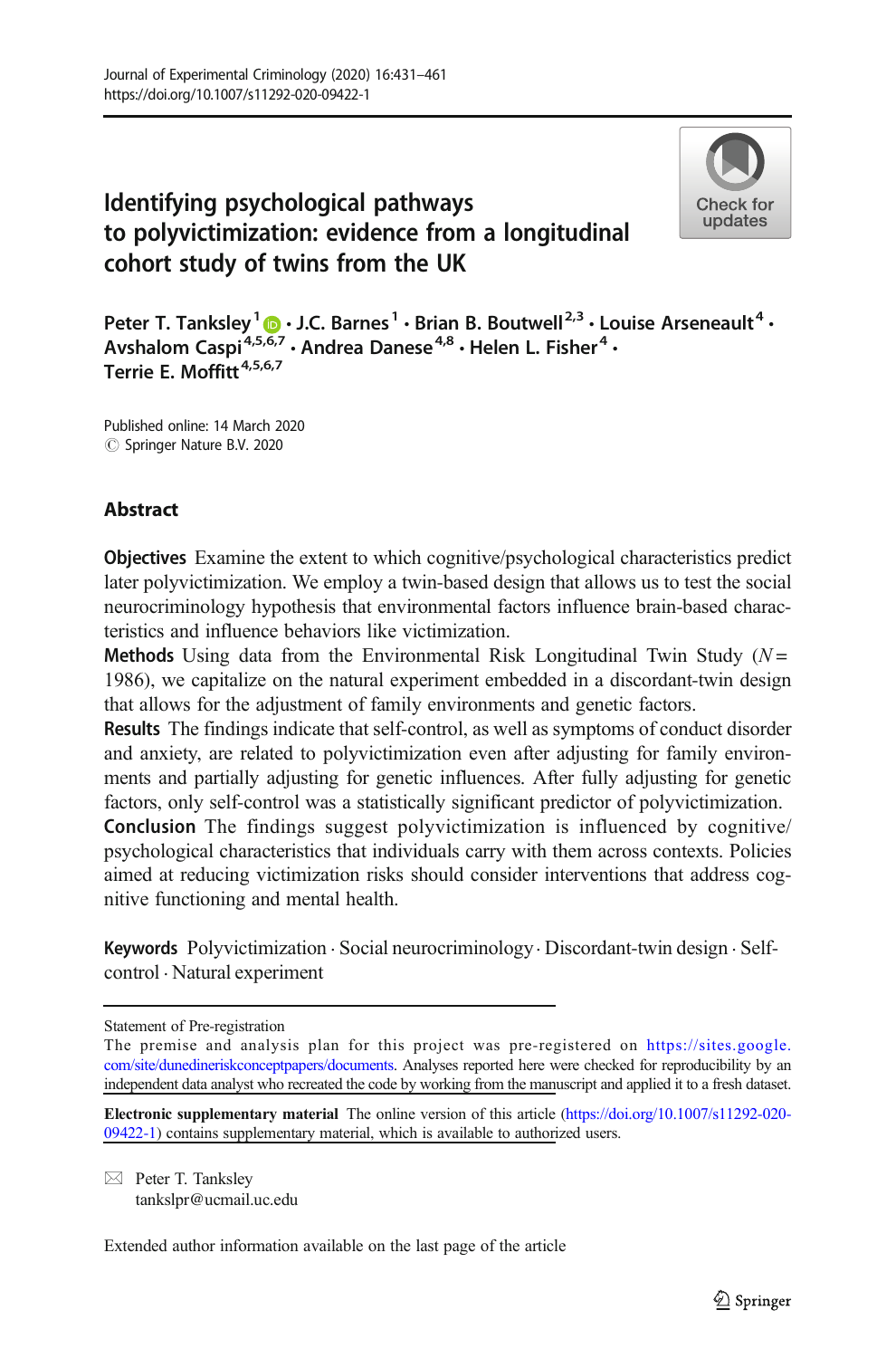# Introduction

Victimization experiences are not randomly distributed among members of society (see Finkelhor et al. [2011a\)](#page-26-0). Research has repeatedly shown that certain individuals tend to experience victimization more often than others, which has prompted victimologists to analyze the causes and consequences of victimization clustering. Among the many important findings flowing from this body of research is the revelation that a portion of victims are at an elevated risk of becoming "polyvictims," a term used to describe individuals who experience "...multiple victimizations of *different kinds*... not just multiple episodes of the same kind of victimization" (emphasis in original; Turner et al. [2017](#page-28-0), p. 756). In other words, polyvictimization denotes a certain cross-context vulnerability. Moreover, polyvictims present with mental health problems (Schaefer et al. [2018\)](#page-28-0), risk of self-harm (Baldwin, [2019](#page-25-0)), substance abuse problems (Wright et al. [2013\)](#page-28-0), other forms of adversity (e.g., serious illness, accident; Finkelhor et al. [2009a\)](#page-26-0), and delinquent peer involvement (Ford et al. [2010\)](#page-26-0) at rates that exceed those in the general population. All of these points emphasize the importance of studying polyvictimization and its antecedent risks.

The very presence of polyvictims poses theoretical and methodological challenges to traditional theories of victimization. For example, context and place-based theories (e.g., Cohen and Felson [1979](#page-26-0)) offer inadequate explanations given that polyvictims carry higher-than-normal risks of victimization *across* contexts and places (see Finkelhor and Asdigian [1996\)](#page-26-0). This has inspired researchers to approach the study of polyvictimization in a way that differs from the more traditional study of victimization. Some, for instance, have taken a public health perspective that conceptualizes polyvictimization as if it were a syndrome needing intervention. Finkelhor et al. [\(2007\)](#page-26-0) wrote that, "for some children, victimization is more of a 'condition' than an 'event'" (p. 9). And in 2009, Finkelhor and colleagues identified four distinct pathways to polyvictimization: (1) residing in a dangerous neighborhood, (2) living in a dangerous family, (3) living in a chaotic/multiproblem family, and (4) possessing emotional or psychological symptoms (also see Finkelhor et al. [2011a\)](#page-26-0). Although there are many studies that can speak to the first three pathways of polyvictimization risk (e.g., Lauritsen [2003](#page-27-0); Baldry [2003\)](#page-25-0), relatively few studies have attempted to isolate the impact of the fourth pathway—the effect of emotional and psychological factors—on polyvictimization risk.

This focus coincides with the social neurocriminology perspective (Choy et al. [2015](#page-25-0); Choy et al. [2017](#page-25-0)) of crime causation, wherein socio-environmental factors affect the development/function of brain-based biological factors that then increase the likelihood of later crime and delinquency. Applying the social neurocriminology perspective to the study of polyvictimization gives us reason to hypothesize that early environmental insults experienced during development give rise to brain-based risk factors (e.g., low cognitive ability, psychological symptoms; see Chen et al., [2016](#page-25-0)) that then increase the risk of later polyvictimization (Danese et al., [2017](#page-26-0)). Indeed, brain-based risk factors may be especially salient when discussing polyvictimization, specifically, because they represent a class of risk factors that are carried with the individual across all contexts and they likely exert a consistent influence on social interactions. While not discounting the role of underlying personal characteristics like genetic factors (e.g., Danese et al., [2017\)](#page-26-0),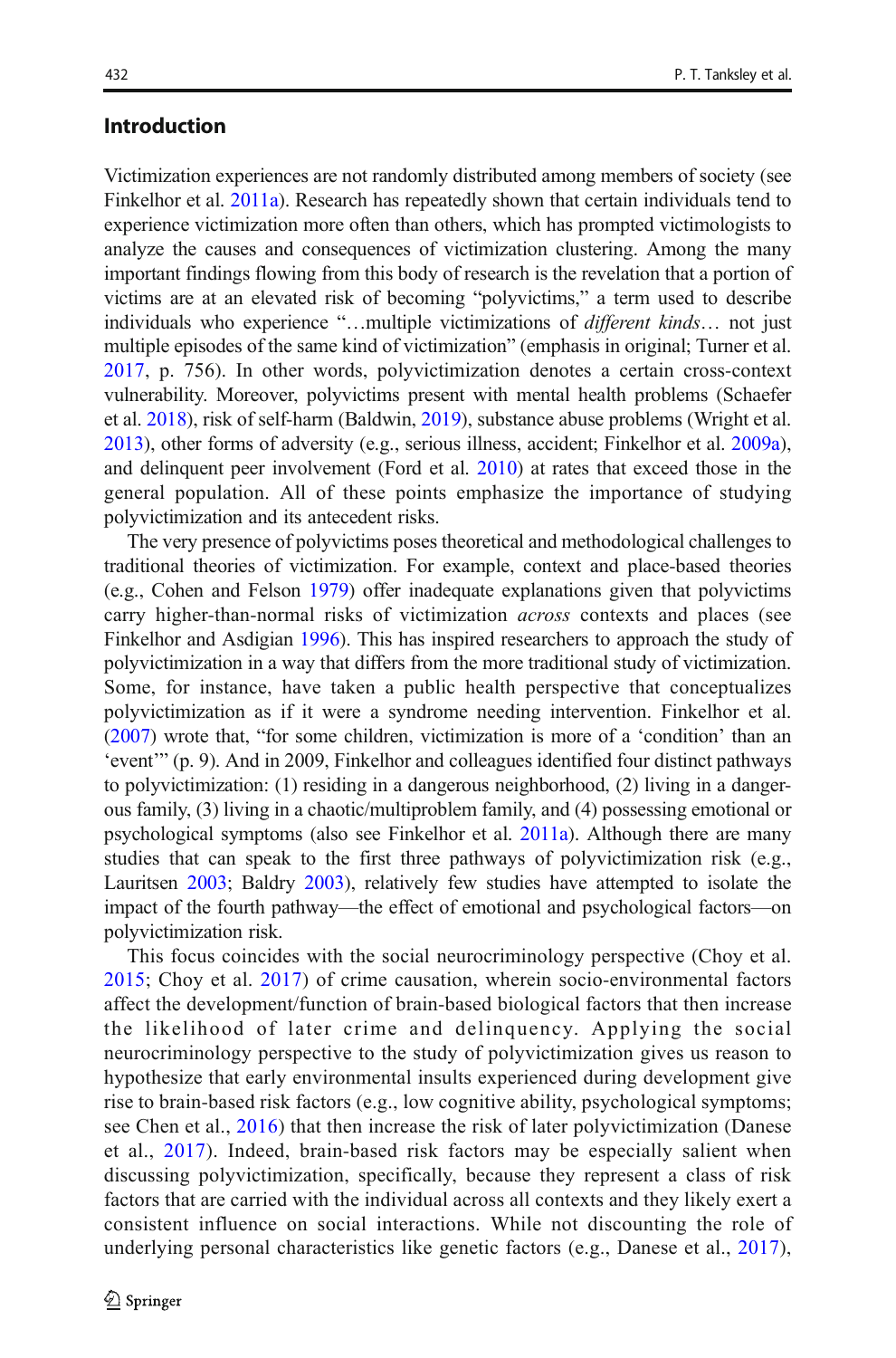social neurocriminology proposes a causal chain from environment (e.g., developmental insults) to brain (e.g., low cognitive abilities, psychological symptoms) to behavior, giving Finkelhor and colleagues' ([2009b](#page-26-0)) fourth pathway to polyvictimization firm theoretical grounding.

Yet, many studies attempting to examine this pathway have noted the difficulty in disentangling the effects of the individual-level factors from the neighborhood- and family-level risk factors (see Schaefer et al. [2018](#page-28-0) for a discussion). What is needed, then, is a methodological approach that can hold constant the effects of neighborhood and familial risks so that the impact of emotional and psychological factors on polyvictimization risk can be properly identified. The current study will address this research need by drawing on the natural experiment of twin pairs—pairs of individuals that share their environment and much (or all, in the case of identical twins) of their genetic endowment. Doing so will allow us to control for all common environmental and familial influences when estimating the impact of cognitive and psychological risk factors on polyvictimization risk, leaving only the non-shared environmental influences as potential confounders.

Our data come from the Environmental Risk Longitudinal Twin (E-Risk) Study, which is a contemporary UK-based panel study of 2232 same-sex twins. The E-Risk study captures detailed information on a variety of victimization experiences in childhood through early adulthood. Additionally, the E-Risk Study has an extensive battery of measures of cognitive and psychological characteristics assessed in repeated clinical interviews, eight of which we examine for associations with polyvictimization (the selection of these characteristics is motivated in the next section). These features of the E-Risk Study afford us the opportunity to estimate the effects of a number of cognitive and psychological characteristics on later polyvictimization risk, while simultaneously holding constant the impact of familial and neighborhood factors. But before we turn to the analysis, we provide more detail about hypothesized pathways to polyvictimization and we briefly review prior work that has bearing on the cognitive and psychological factors that will be the focus of this study.

#### Pathways to polyvictimization

The first three pathways identified by Finkelhor and colleagues ([2009b](#page-26-0)) resonate with the previous literature on routine-activities theory (Cohen and Felson [1979](#page-26-0)) and other environmental perspectives (e.g., discrete choice model; Bernasco and Block [2009\)](#page-25-0) that suggest proximity to offenders is a key contributor to increasing one's risk of eventual victimization (Lauritsen [2003\)](#page-27-0). Additionally, the second pathway (i.e., living in a dangerous family) captures potential developmental processes wherein traumatic experiences in the home translate into behavior outside of the home that increases a child's risk for victimization (Baldry [2003](#page-25-0); Shields and Cicchetti [2001\)](#page-28-0). And the third pathway (i.e., living in a multiproblem family) draws support from the parenting literature that finds negative outcomes for children who spend unsupervised time away from home in order to avoid a tumultuous home life (e.g., Esbensen et al. [1999](#page-26-0)).

The fourth pathway to polyvictimization—which is the primary focus for the present study—suggests that psychological factors may also play a role. Psychological symptoms can be expressed in a number of ways that may increase a person's risks of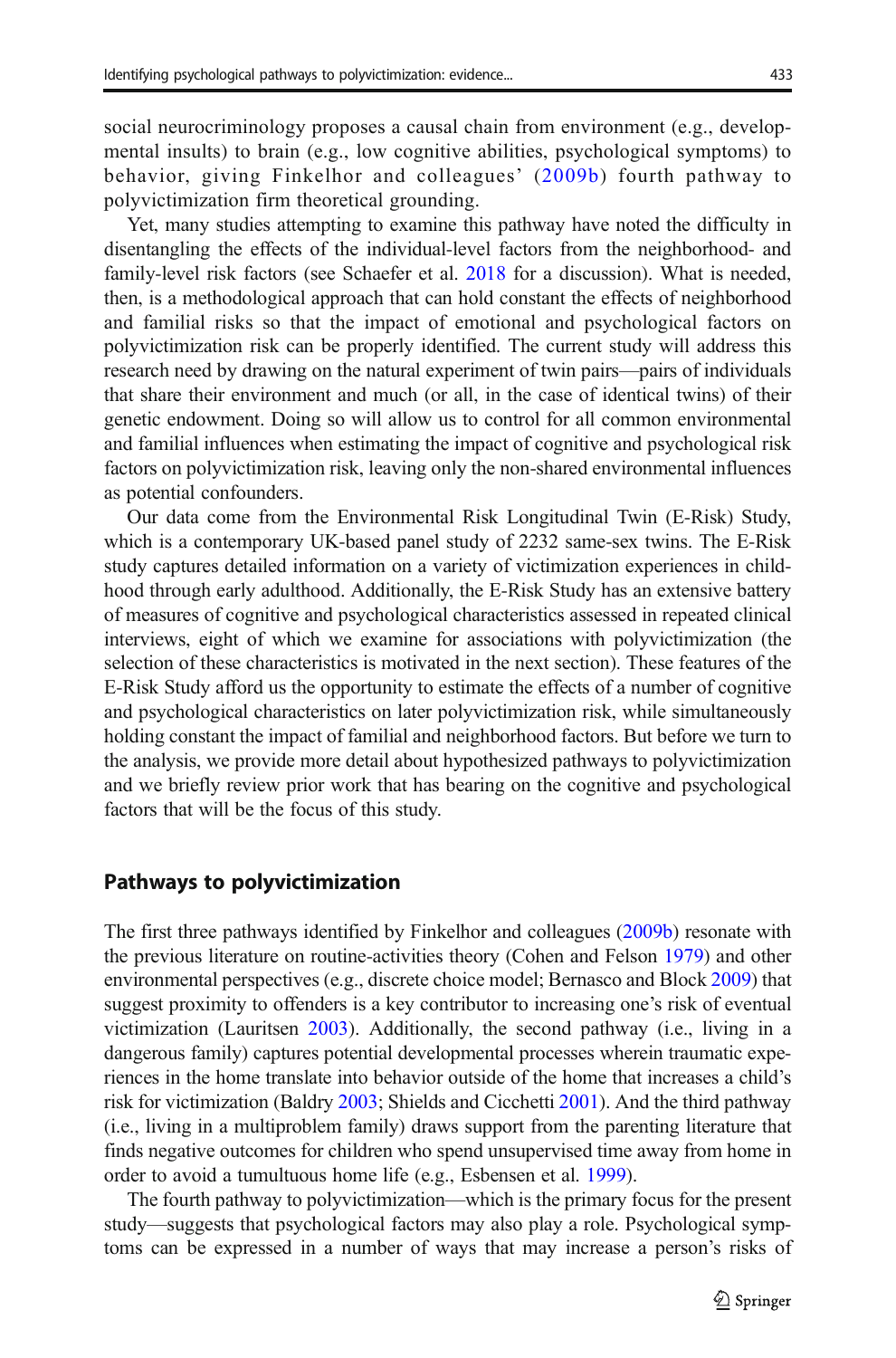experiencing victimization (Finkelhor [2008\)](#page-26-0). Problematic behavioral styles that stem from psychological issues often engender antagonism in other youths (i.e., instigation; e.g., Perry et al. [2001](#page-27-0)) and leave the affected youth isolated and susceptible to bullying (i.e., selection; e.g., Bowes et al. [2009](#page-25-0); Delfabbro et al. [2006\)](#page-26-0). Additionally, possessing behavioral problems may cause peers and other individuals to view affected youths as less capable of defending themselves (i.e., [lack of] protection; e.g., Perry et al. [2001\)](#page-27-0). The combination of easy antagonism, isolation from peers, and a high level of perceived vulnerability could make the individual a target for victimization irrespective of context (see also Turner et al. [2010a](#page-28-0)).

What should also be considered at this point is the evidence gleaned from a growing body of quantitative genetic studies examining victimization outcomes. Using data from a large national sample, both Beaver et al. [\(2009\)](#page-25-0) and Boutwell et al. [\(2013\)](#page-25-0) found that variation in victimization experiences was moderately heritable. In a more recent study, Beckley et al. [\(2018\)](#page-25-0) reported convergent findings by analyzing data included in the current sample. One interpretation of this is that genetic variation partly produces variation in key psychological phenotypes, which then by extension can increase the risk of being victimized. Indeed, Boutwell et al. [\(2013\)](#page-25-0) report evidence of such an effect, demonstrating that self-control predicted victimization, even after genetic influences were held constant using twin-based analyses (similarly, see Boutwell et al. [2017\)](#page-25-0).

Despite the evidence mentioned above, comparatively little research has focused on the role of psychological factors in the etiology of polyvictimization. Among those studies that have, most suffer from two major limitations. The first limitation is an inability to control for the confounding influences of the first three pathways (i.e., neighborhood and familial risks). This is an important concern because factors at different levels (e.g., individual-, family-, and neighborhood-levels) are known to be associated with polyvictimization risk, meaning the various pathways are highly comorbid (see Aneshensel and Sucoff [1996](#page-25-0); Moffitt and the E-Risk Team [2002;](#page-27-0) Repetti et al. [2002\)](#page-28-0). In order to isolate and identify the effects of one pathway, it is necessary to adjust for the influences of the other three.

The second limitation is an inability to rule out reverse causality (i.e., that victimization causes psychological distress and not the reverse). Most of the research on the topic has examined psychological symptoms as an outcome, instead of a predictor, of polyvictimization (e.g., Finkelhor et al. [2009a](#page-26-0); Soler et al. [2013;](#page-28-0) Turner et al. [2013;](#page-28-0) but see Turner et al. [2010a;](#page-28-0) and Schaefer et al. [2018\)](#page-28-0). Contributing to this lack of focus on psychological symptoms as predictors is the fact that most research on polyvictimization is cross-sectional (e.g., Adams et al. [2016;](#page-24-0) Chan [2013;](#page-25-0) Ford et al. [2010;](#page-26-0) Pereda et al. [2014;](#page-27-0) Soler et al. [2013](#page-28-0); Turner et al. [2010b;](#page-28-0) Turner et al. [2013\)](#page-28-0). Importantly, Danese and colleagues [\(2017\)](#page-26-0) made progress toward confirming the fourth pathway by clearly demonstrating the link between early cognitive deficits and later polyvictimization in two longitudinal cohorts (including the E-Risk). The current study extends that work to examine other cognitive and psychological factors as predictors of polyvictimization.

The current study will address these two limitations by leveraging several unique aspects of the E-Risk study. To address the first limitation (confounding), we use a discordant-twin design. The discordant-twin model is able to adjust for familial confounds that are common/shared between twins in the same family (e.g., genetic factors and home environments), allowing only the factors on which they differ to serve as predictors of differences in the outcome of interest.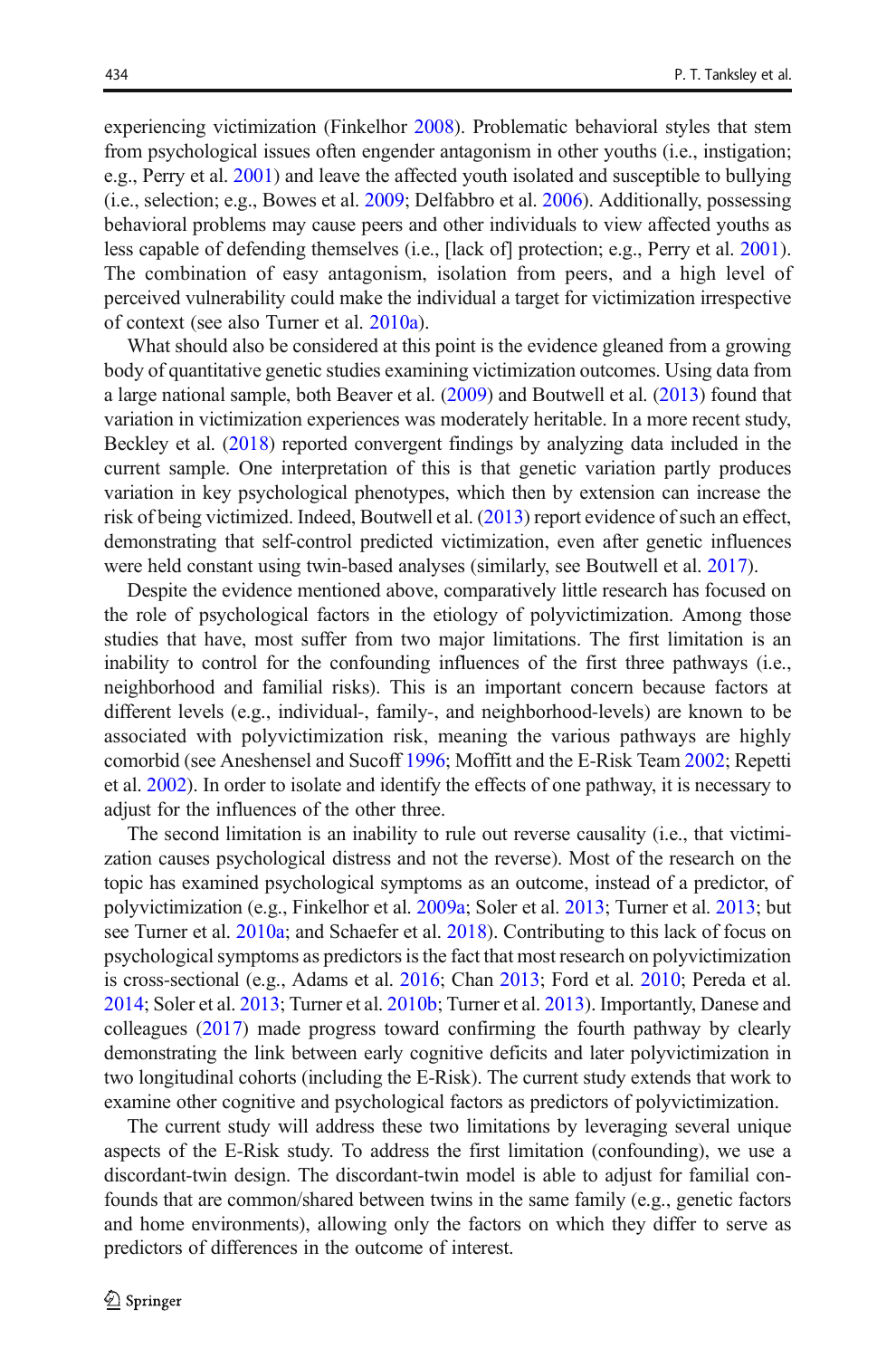The discordant-twin design can be thought of as a natural experimental design that can be expressed like a propensity score matching (PSM) analysis. In a PSM framework, individuals are matched on observed characteristics, leaving only the predictor of interest unmatched. In so doing, PSM creates a counterfactual scenario wherein a pair of "treated" and "untreated" cases are created, leaving only the discordance between them to predict the outcome of interest. In the language of PSM, we can think of discordant twins as two participants who have been perfectly matched on observed and unobserved factors that are shared between twins. As is shown in Fig. 1, twins are matched on genetic factors (when restricted to MZ twins), the early rearing environment, the school environment, and many other factors that might go overlooked were we restricted to matching on observables (Pingault et al. [2018](#page-27-0)). By leveraging the power of the discordant-twin design, we move closer to testing the true causal impact of individual differences in cognitive/psychological characteristics on polyvictimization (i.e., Finkelhor and colleagues' [2009] fourth pathway to polyvictimization), by adjusting for many of the factors that might confound that association.

In order to address the second limitation from prior research (reverse causation), we will leverage the longitudinal information available in the E-Risk data. Data are available on victimization and cognitive/psychological characteristics going back to age 5, which provides the ability to estimate the role of cognitive/psychological characteristics on future polyvictimization experiences after taking into account prior victimization experiences.

Having established Finkelhor and colleagues' (2009) fourth pathway to polyvictimization as a promising, but under-studied, area of victimization research, we now turn to the specific cognitive/psychological mechanisms that may be implicated in that pathway. Though a small number of studies have examined the role of emotional/psychological problems in polyvictimization risk, those studies have largely relied on a limited number of symptoms assessed in non-clinical interviews with the use of psychological screeners (e.g., the Trauma Symptom Checklist for Children used by Turner et al. [2010a;](#page-28-0) but see Danese et al., [2017;](#page-26-0) and Ford et al. [2010\)](#page-26-0). In contrast, the current study will analyze a large number of cognitive and psychological characteristics that were assessed in clinical interviews across multiple phases of data collection.

#### Cognitive and psychological characteristics and polyvictimization risk

The ability of individuals to perceive, anticipate, and avoid personal victimization before it occurs may be a key protective factor for polyvictimization. However, certain levels of brain-based cognitive and psychological characteristics can

|               |                       | <b>DZ</b> Twins                | <b>MZ Twins</b>         |                       |  |  |
|---------------|-----------------------|--------------------------------|-------------------------|-----------------------|--|--|
|               | Twin 1                | Twin 2                         | Twin 1                  | Twin 2                |  |  |
| <b>Shared</b> |                       | Family Environment             | Family Environment      |                       |  |  |
|               |                       | Genetic material $(\sim 50\%)$ | Genetic material (100%) |                       |  |  |
| Non-shared    | Unique<br>Environment | Unique<br>Environment          | Unique<br>Environment   | Unique<br>Environment |  |  |

Fig. 1 Shared (systematic) and non-shared (stochastic) sources of variation across twin types. Note: DZ = dizygotic, MZ = monozygotic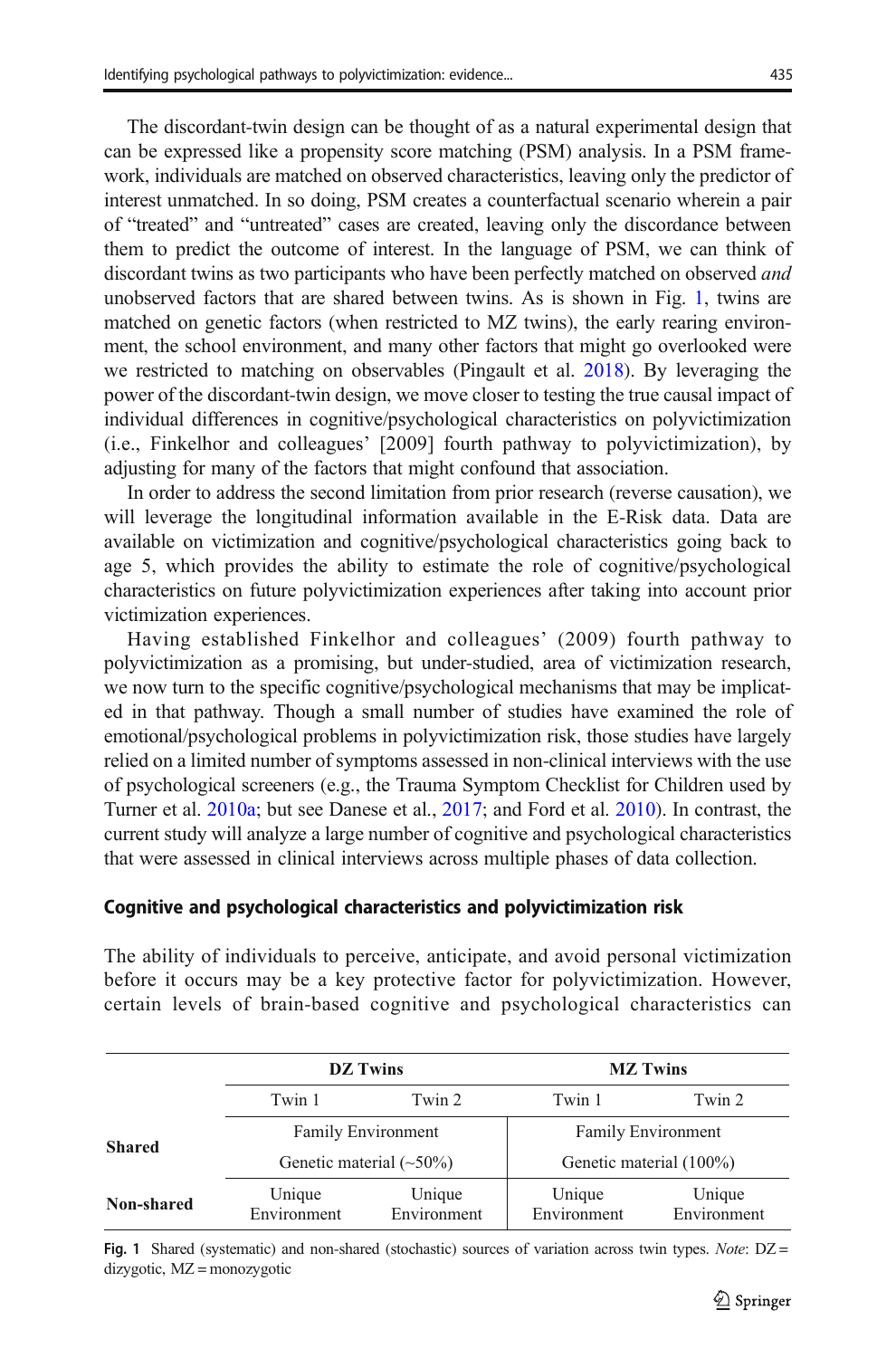impede an individual's ability to respond to signals of risk in social environments—and in some cases, even precipitate the risk (e.g., Finkelhor [2008](#page-26-0)). The social neurocriminology perspective posits that brain-based factors are crucial mediators in the causal chain beginning with environment and leading to detrimental behavior (Choy et al. [2015;](#page-25-0) Choy et al. [2017](#page-25-0)). Thus, the current study integrates these perspectives to gain insight into the possible cognitive and psychological contributors to polyvictimization risk. As such, we consider how (1) cognitive and (2) psychological factors might affect polyvictimization risk.

#### Cognitive factors

Of all the possible indicators of cognitive function, intelligence has been the factor most often investigated in connection with offending (e.g., Bartels et al. [2010;](#page-25-0) Beaver and Wright [2011;](#page-25-0) Ellis and Walsh [2003;](#page-26-0) Hirschi and Hindelang [1977;](#page-26-0) Moffitt et al. [1995\)](#page-27-0), and some research has linked intelligence with victimization risk (e.g., Beaver et al. [2016](#page-25-0); Boutwell et al. [2017;](#page-25-0) Danese et al., [2017\)](#page-26-0). But a less obvious aspect of cognitive function for research in this area involves a trait known as theory of mind (ToM). ToM is an ability that emerges early in the life course and encompasses a range of social skills necessary for navigating human interactions (Hughes et al. [2005](#page-26-0)). Among various tasks, ToM modulates the ability to recognize that other people have motivations and intentions that are their own, and that these may differ from your motivations and intentions. Thus, ToM involves attributing agency to others.

This becomes relevant to the current study in two respects. First, in order for someone to best read the intentions of another person, and thereby correctly anticipate their behavior, ToM capabilities become crucial. Assuming other parties have agency, and that their desires and goals may run counter to your own, is generally useful in both predicting how others will behave and navigating social life efficiently. Second, incorrectly reading the intentions of conspecifics—whether that includes peers at school, family members in the home, or strangers—can elevate risk in a variety of ways. Failure to correctly perceive even subtle cues that someone around you intends to harm you, or is actively harming you, could impede the ability to avoid the types of situations and people already known to increase victimization likelihood.

Self-control has also received attention from researchers studying victimization (Beckley et al. [2018;](#page-25-0) Boutwell et al. [2013;](#page-25-0) Jennings et al. [2012;](#page-26-0) Pratt et al. [2014;](#page-27-0) Schreck [1999\)](#page-28-0). Variation in self-control is associated with variation in "crime and analogous behaviors" (Gottfredson and Hirschi [1990](#page-26-0); see Pratt and Cullen [2000](#page-27-0)), and, as an outgrowth of the work being done on self-control, Schreck ([1999](#page-28-0)) suggested it might also affect victimization risk. The logic of such a relationship was straightforward in that individuals lacking in the ability to regulate impulsive and risky behaviors may be more likely to encounter situations in which they interact with crime prone individuals and thus, increase their own risk for victimization. To date, research on the topic has consistently shown that as self-control declines, the risk of victimization increases (Pratt et al. [2014\)](#page-27-0).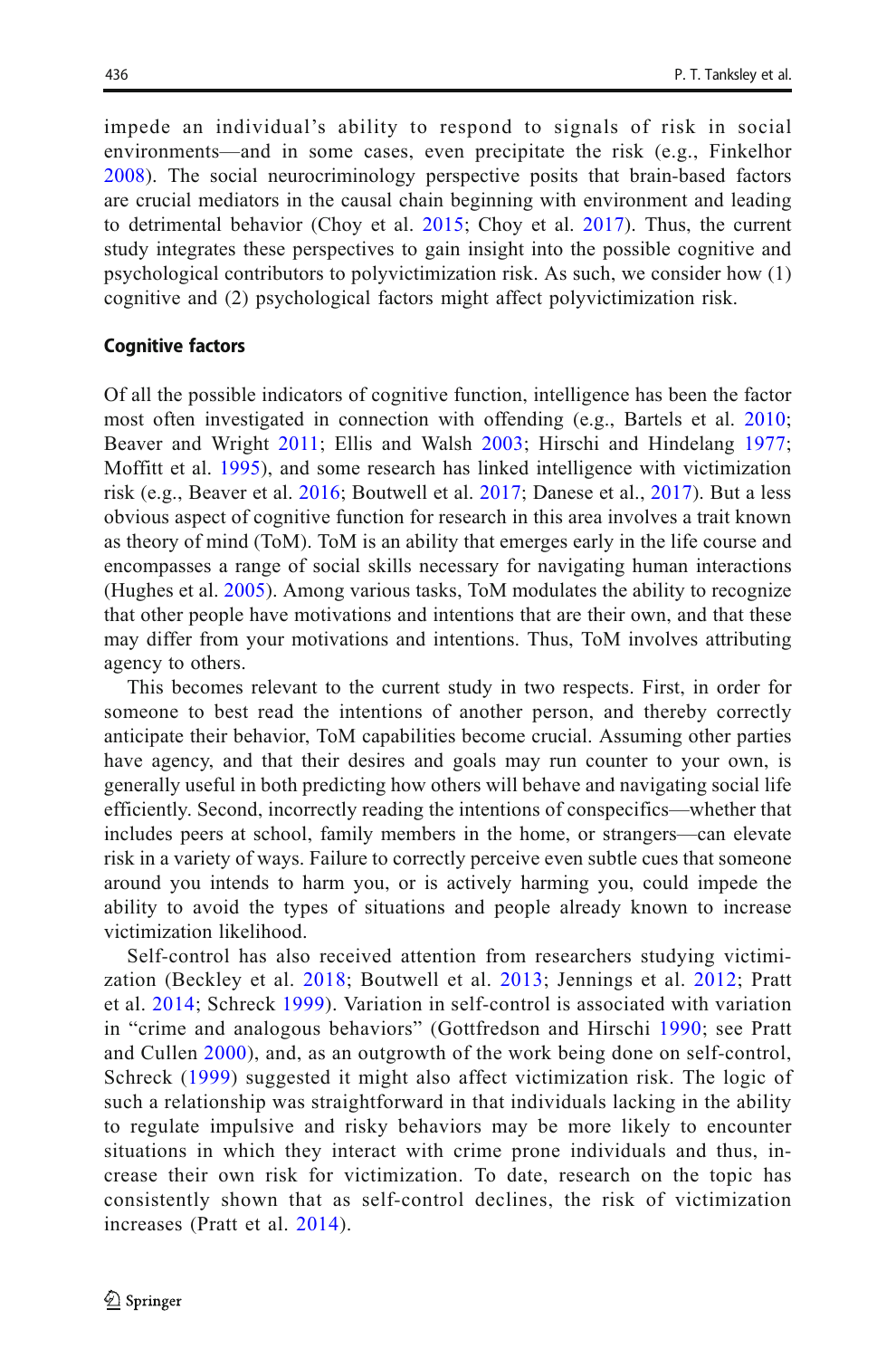Intelligence, ToM, and self-control represent important and unique dimensions of cognitive function. Deficits in any one of these areas may have downstream consequences that lead individuals to inaccurately judge dangerous situations, fail to ascribe ill intentions to other individuals, or fail to restrain themselves from getting involved in risky situations. Put a different way, there are various mechanistic pathways that might link intelligence, ToM, and/or self-control to polyvictimization risk.

#### Psychological factors

Symptoms of psychological disorders may predispose the individual to bullying and other forms of victimization. Attention-deficit/hyperactivity disorder (ADHD), for example, presents with a range of impairments related to attention control, gratification delay, and impulse regulation (Thapar et al. [2001](#page-28-0)). Not unlike selfcontrol, then, ADHD symptoms may increase the odds of various kinds of victimization outcomes like bullying (Stern et al. [2018](#page-28-0)). One might also expand the scope even further to consider other conditions often comorbid with ADHD, such as conduct disorder (Thapar et al. [2001\)](#page-28-0). Conduct disorder is comprised of a range of early onset, and often severe, behavioral difficulties. These behavioral difficulties might act to further increase risk propensity, thereby increasing the odds of victimization and perhaps even polyvictimization experiences.

Another line of research has examined the role of internalizing disorders and victimization risk. Depression, for example, has been examined as both a contributor to and a consequence of victimization (Seals and Young [2003](#page-28-0); Swearer et al. [2001;](#page-28-0) Sweeting et al. [2006\)](#page-28-0). And considering their high degree of comorbidity, similar results to those for depression have been found for the association between anxiety and victimization (e.g., Grills and Ollendick [2002;](#page-26-0) Swearer et al. [2001](#page-28-0)).

Though rare among members of the general population, individuals who experience psychosis may be at greater risk of victimization (Raine et al. [2011](#page-28-0)). Early psychotic symptoms (i.e., delusions and hallucinations) have been demonstrated to be associated with the development of schizophreniform disorders later in adulthood (Fisher et al. [2013](#page-26-0); Poulton et al. [2000](#page-27-0)). Because psychosis distorts the individual's perception of reality, those who experience it may be at higher risk of victimization through a number of mechanisms. Yet, the majority of research on the psychosis-victimization relationship has focused on a one-way association, wherein psychosis-like symptoms are believed to be the result of prior victimization (e.g., Arseneault et al., [2011;](#page-25-0) Campbell and Morrison [2007](#page-25-0); Lataster et al. [2006;](#page-27-0) Mackie et al. [2011](#page-27-0)). Though a few studies have observed a bi-directional relationship between psychosis and traumatic events (e.g., Kelleher et al. [2013](#page-26-0)), most studies have been unable to explore the potential for the reverse relationship, wherein psychosis-like symptoms predispose individuals to victimization risk. One exception to this trend is a crosssectional study in which it was found that peer victimization significantly mediated the association between early schizotypal personality and later aggression (Raine et al. [2011\)](#page-28-0).

The current study aims to investigate what many previous studies have been unable to examine: the impact of psychological characteristics on later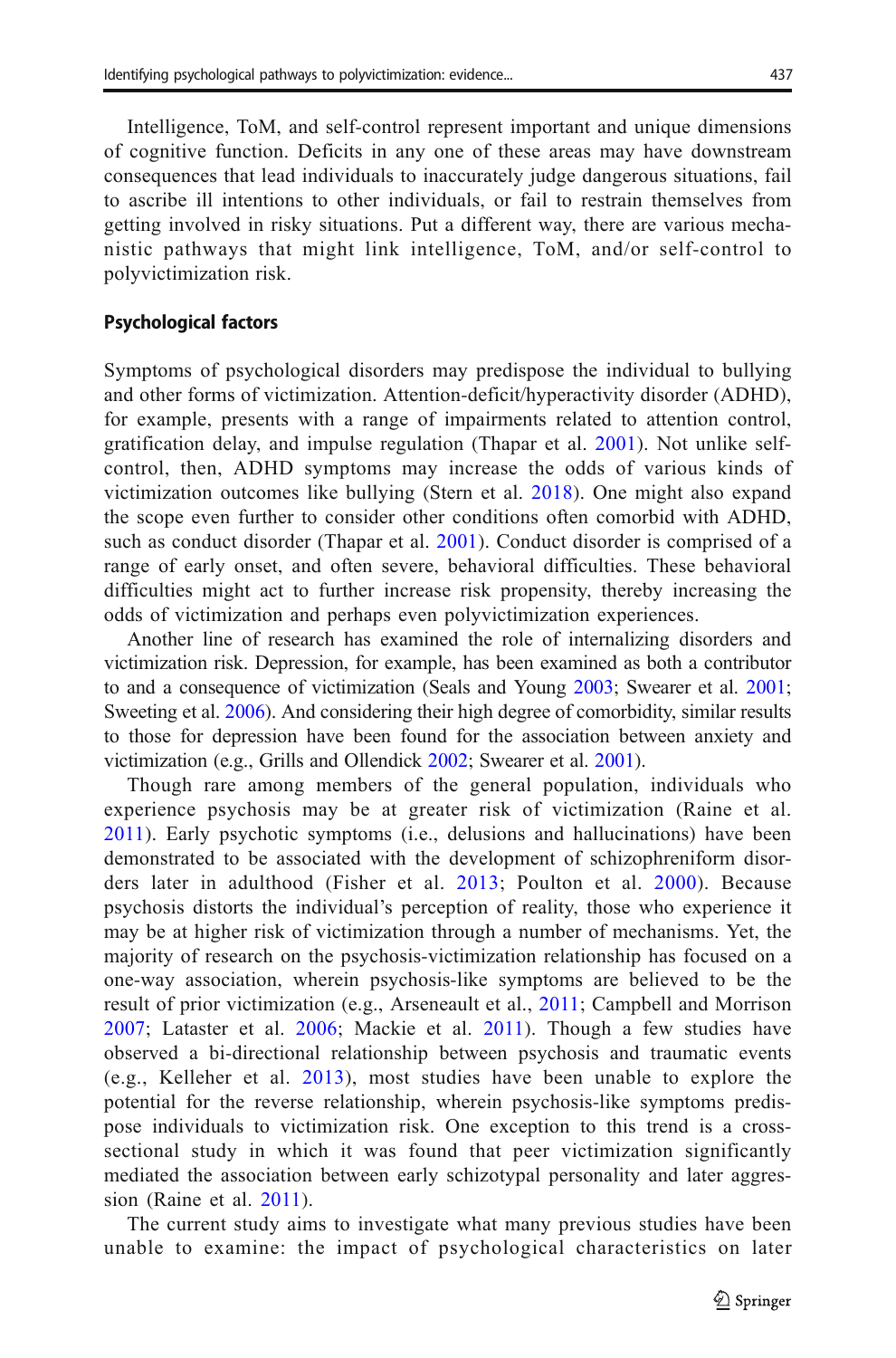polyvictimization experiences. By considering psychological symptoms to be potential precursors to polyvictimization and not simply one of its many outcomes, we hope to establish a more complete picture of the etiology of this phenomenon. Thus, we explore whether ADHD, conduct disorder, depression, anxiety, and psychosis are related to later-in-life polyvictimization experiences.

# **Methods**

#### Data

We analyze data from the Environmental Risk (E-Risk) Longitudinal Twin Study, which is a longitudinal and nationally representative study that has tracked the development of a birth cohort of 2232 same-sex British twins who were sampled from a birth registry of twins born in England and Wales from 1994 through 1995 (Trouton et al. [2002\)](#page-28-0). Full details of the E-Risk sample are described elsewhere (see Moffitt and E-Risk Study Team [2002\)](#page-27-0). To briefly summarize, the sample was constructed in 1999 to 2000, when 1116 families (93% of those eligible) with same-sex 5-year-old twins participated in home-visit assessments. The full sample was evenly distributed across sex (49% male) and was comprised of 56% monozygotic (MZ; identical) and 44% dizygotic (DZ; fraternal) twin pairs. Families were recruited to represent the UK population of families with newborns in the 1990s, based on residential location throughout England and Wales and mother's age. Older mothers having twins via assisted reproduction were under-sampled to avoid an excess of well-educated older mothers, while teenage mothers with twins were over-sampled to ensure sufficient numbers of children growing up in high-risk environments, and to replace teen-mother families lost to the original register due to non-response.

These strategies ensured that the study sample was representative of the full range of socioeconomic conditions in the UK, as reflected in the families' distribution on a neighborhood socioeconomic index (A Classification of Residential Neighborhoods [ACORN], developed by CACI, Inc., for commercial use in Great Britain; Odgers et al.  $2012$ ).<sup>1</sup> E-Risk families' ACORN distribution closely matches that of households nationwide: 25.6% of E-Risk families live in "wealthy achiever" neighborhoods compared to 25.3% nationwide, 5.3 vs. 11.6% live in "urban prosperity" neighborhoods, 29.6 vs. 26.9% live in "comfortably off" neighborhoods, 13.4 vs. 13.9% live in "moderate means" neighborhoods, and 26.1 vs. 20.7% live in "hard-pressed" neighborhoods. It should be noted that the underrepresentation of "urban prosperity" in E-Risk is because such households are significantly more likely to be childless.

Follow-up home visits were conducted when the participants were aged 7 (98% participation), 10 (96%), 12 (96%), and 18 (93%). The home visits at ages 5, 7, 10, and 12 years included assessments with the participant as well as their mother (or primary

<sup>&</sup>lt;sup>1</sup> ACORN uses census and other survey-based geodemographic discriminators to classify enumeration districts of approximately 150 households into socioeconomic groups. Such groups range from "wealthy achievers" with high incomes, large single-family houses, and access to many amenities, to "hard-pressed" neighborhoods dominated by government-subsidized housing estates, low incomes, high unemployment, and single parents. ACORN classifications were geocoded to match the location of each E-Risk study family's home (Odgers et al. [2012\)](#page-27-0).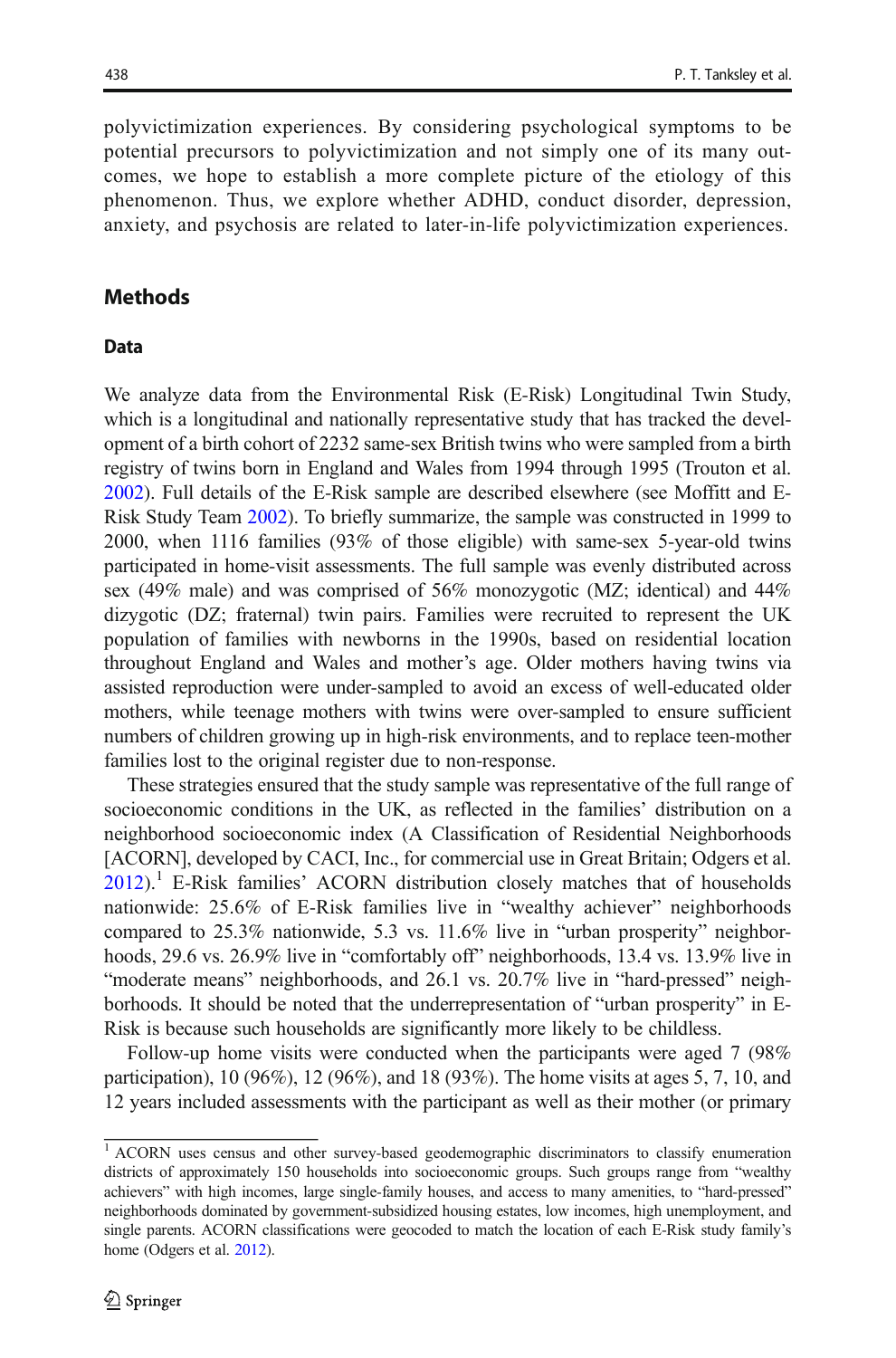caretaker). Each twin participant was assessed by a different interviewer. With parent's permission, questionnaires were posted to the children's teachers. At age 18 years, 2066 participants were assessed. There were no differences between those who did and did not take part at age 18 in terms of socioeconomic status (SES) assessed when the cohort was initially defined ( $\chi^2 = 0.86$ ,  $P = 0.65$ ), age-5 intelligence scores ( $t = 0.98$ ,  $P = 0.33$ ), or age-5 externalizing behavioral  $(t = 0.40, P = 0.69)$  or internalizing emotional problems ( $t = 0.41$ ,  $P = 0.68$ ). Parents gave informed consent and twins gave assent between ages 5 and 12. Twins gave informed consent at age 18 years. Ethical approval for each phase of the study was granted by the Joint South London and Maudsley and the Institute of Psychiatry NHS Ethics Committee. After removing cases with missing

values on our key variables, our final analytical sample was  $n = 1986$  individuals

### Measures

(comprising 993 twin pairs). $<sup>2</sup>$ </sup>

**Polyvictimization** Polyvictimization is defined as "multiple victimizations of *different kinds*" (Turner et al.  $2017$ , p. 756); thus, we constructed our measure of polyvictimization by drawing on seven different victimization items. E-Risk participants took part in a clinical interview that probed their victimization experiences between the ages of 12 and 18 (see Fig. [2](#page-9-0) for a description of the timing of key variables). The format of the interview was adapted (see Fisher et al. [2015](#page-26-0)) from the Juvenile Victimization Questionnaire 2nd Revision (JVQ-R2; Finkelhor et al. [2011b;](#page-26-0) Hamby et al. [2004](#page-26-0)) and assessed the participants' level of exposure to seven categories of victimization: crime victimization, maltreatment, neglect, family violence, sexual victimization, peer/sibling victimization, and cyber-victimization.

The severity of each form of victimization was rated using guidelines adapted from the manual for the Childhood Experience of Care and Abuse (CECA) interview schedule (Bifulco et al. [1994](#page-25-0)). Victimization severity was rated on a 3-point scale, wherein 0 indicated no victimization experiences, 1 indicated *probable* or *less severe* victimization, $3$  and 2 indicated *definite* or *severe* victimization. Polyvictimization was computed by summing all victimization experiences that were rated as being 2 in severity, which resulted in a variety index of victimization types with scores that ranged from 0 to 5. Following Schaefer et al. ([2018](#page-28-0)), this index was then winsorized to produce a four-category distribution where  $0 =$  no severe victimization experiences  $(65.41\% \text{ of the sample})$ , 1 = one severe victimization experience  $(18.98\%)$ , 2 = two severe victimization experiences  $(9.21\%)$ , and  $3$  = three or more severe victimization

 $2$  A missing case analysis revealed that approximately 11% of the original families were missing data on one or more variables in the study. Closer examination revealed that 4% were missing phase 18 victimization values, 2% were missing phase 12 cognitive factor and psychological symptom values, and 2% were missing all values after phase 5. None of the remaining patterns of missing values comprised more than 1% of the sample. These patterns suggest that the majority of missingness in the sample was driven by sample attrition and not differential reporting. There was no substantive difference in reporting rates between MZ and DZ twins.

<sup>&</sup>lt;sup>3</sup> Researchers cannot always get the precise facts from respondents about things like maltreatment and neglect, which are often kept secret by families. In the severity rating scale, "probable" means we had enough information to know that the child was not safe and something had happened (i.e., we could not code that child as "non-abused"), but we did not have the necessary details or evidence to firmly say that we knew what the abuse was (e.g., we could not code the child as "maltreated" as opposed to "neglected").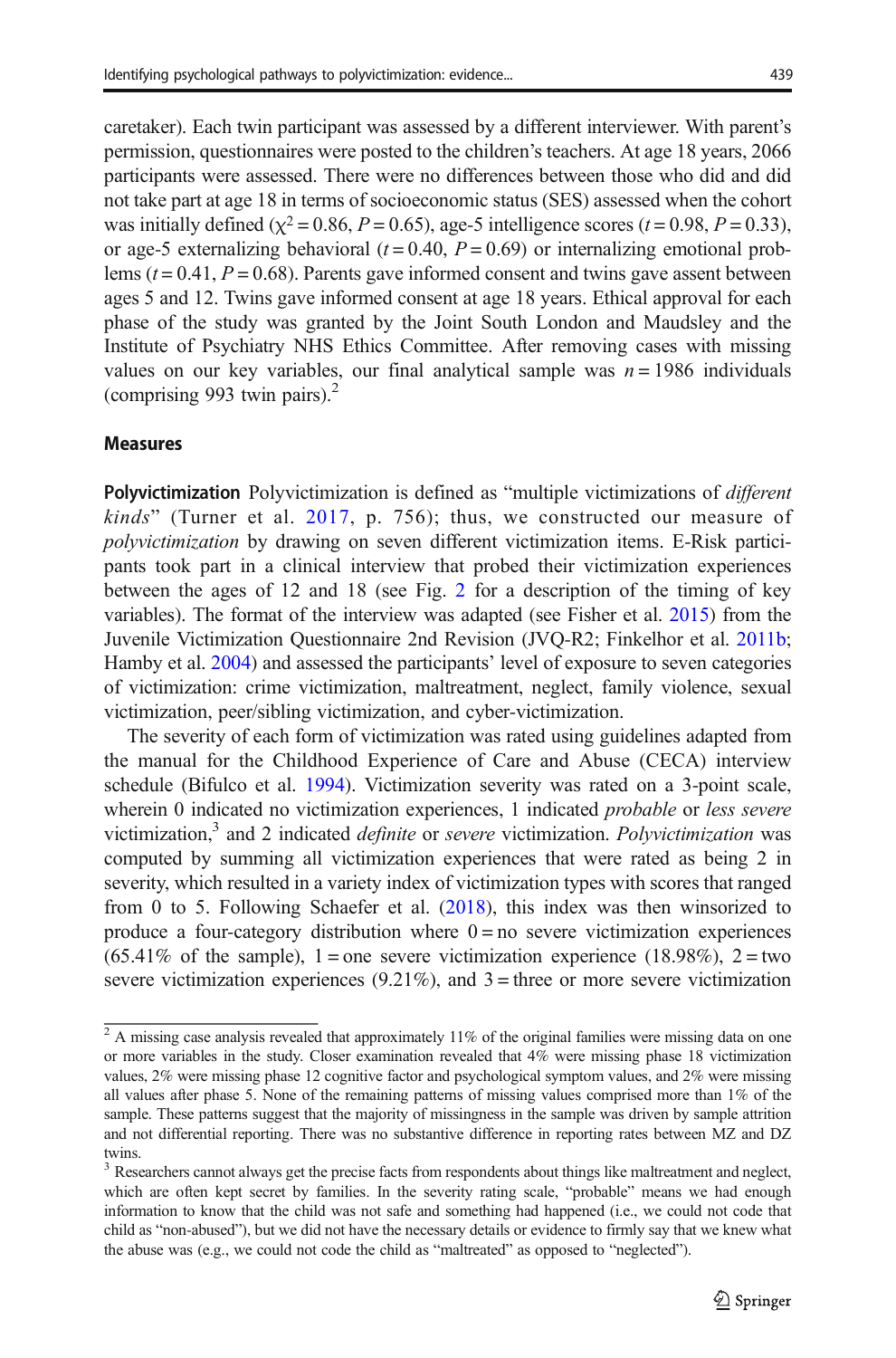<span id="page-9-0"></span>

*Note*: ADHD=Attention-deficit/hyperactivity disorder

Fig. 2 Timeline of data collection of key variables. ADHD attention-deficit hyperactivity disorder

experiences (6.39%) (see Schaefer et al. [2018](#page-28-0) for details). Descriptive statistics for all measures used in the analysis are provided in Table 1.

|                          | Polyvictimization |               |              |                |  |  |
|--------------------------|-------------------|---------------|--------------|----------------|--|--|
| Victimization Types      | Age 5-12 (%)      | Age 12-18 (%) |              |                |  |  |
| $\theta$                 | (73.01)           |               | (65.41)      |                |  |  |
| $\mathcal{I}$            | (20.69)           |               | (18.98)      |                |  |  |
| $\overline{2}$           | (3.88)            |               | (9.21)       |                |  |  |
| $3+$                     | (2.42)            |               | (6.39)       |                |  |  |
|                          | Mean              | <b>SD</b>     | Min          | Max            |  |  |
| <b>Cognitive Factors</b> |                   |               |              |                |  |  |
| Intelligence             | 100.00            | 15.00         | 50.83        | 146.95         |  |  |
| Theory of Mind           | 4.56              | 3.30          | $\mathbf{0}$ | 12             |  |  |
| Self-control             | 0.02              | 1.00          | $-3.47$      | 1.98           |  |  |
| Psychological Factors    |                   |               |              |                |  |  |
| <b>ADHD</b>              | 12.12             | 11.06         | $\Omega$     | 61             |  |  |
| Conduct disorder         | 1.93              | 1.97          | $\theta$     | 13             |  |  |
| Depression               | 3.13              | 5.37          | $\Omega$     | 42             |  |  |
| Anxiety                  | 7.61              | 3.01          | $\Omega$     | 18             |  |  |
| Psychotic symptoms       | 0.07              | 0.32          | $\theta$     | $\overline{2}$ |  |  |
| Zygosity                 |                   |               |              |                |  |  |
| Monozygotic Twins        | 1112              |               |              |                |  |  |
| Dizygotic Twins          | 874               |               |              |                |  |  |

**Table 1.** Descriptive statistics for the analytic sample  $(n=1986)$ 

ADHD attention-deficit/hyperactivity disorder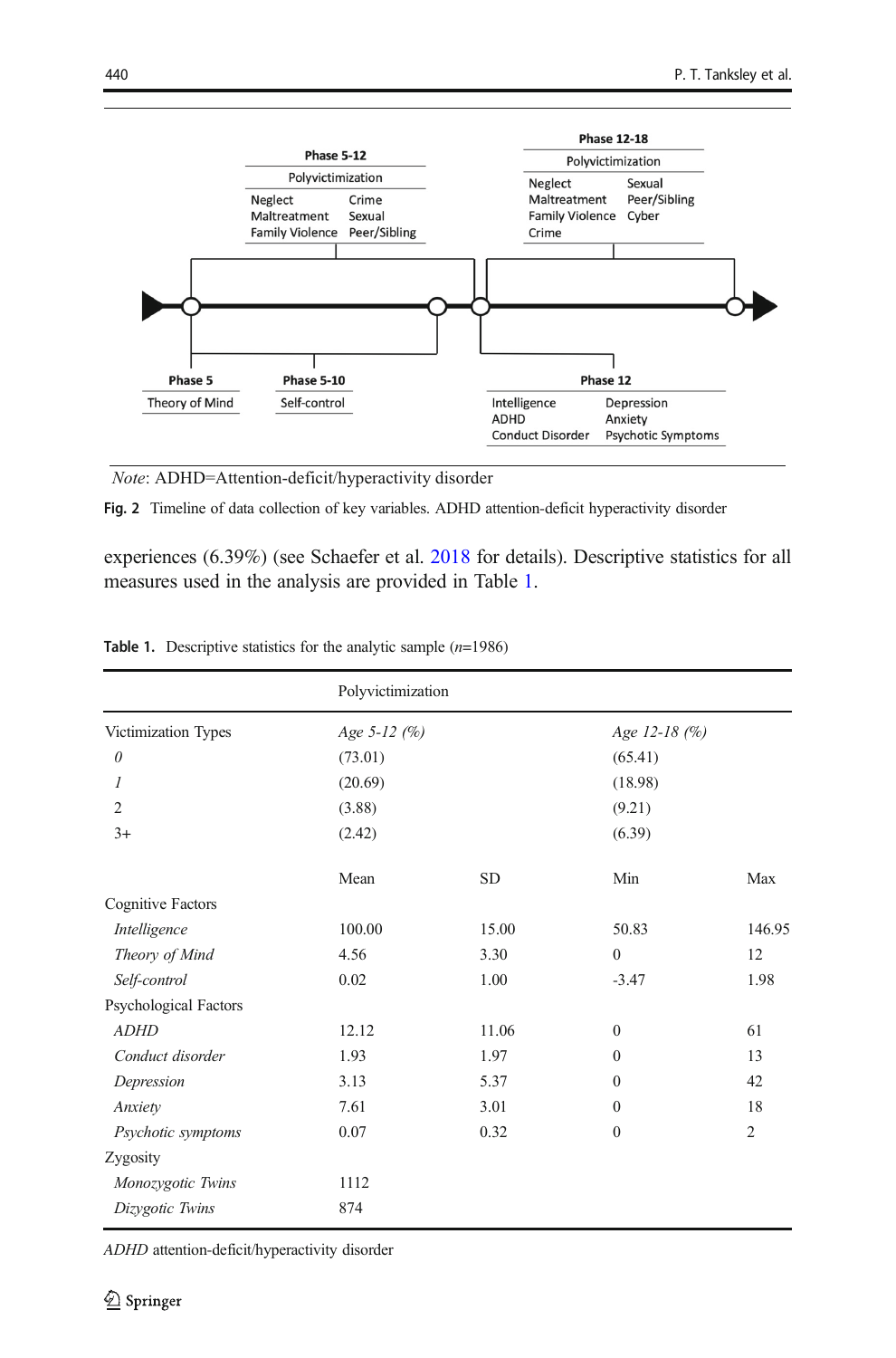Cognitive factors Most cognitive and psychological factors were assessed by age 12 to ensure temporal ordering of the predictors and later polyvictimization outcomes. However, certain variables (i.e., self-control and ToM) were assessed prior to age 12 due to their developmental nature. For example, ToM is thought of as a developmental milestone, the delay of which may signal the likely presence of additional developmental issues to come (e.g., autism-spectrum disorders). As ToM typically manifests during ages 3–5 (Wellman et al. [2001\)](#page-28-0), it is not appropriate to assess ToM by age 12 as it is the initial timing/onset of the variables that is important and not its presence/ absence at age 12. Similarly, self-control has been found to be developed in most children by the age of 10 (Moffitt et al.  $2011$ ); thus, it was measured using assessments ranging from ages 5–10.

Intelligence was assessed at age 12 using the matrix reasoning and information subscales of the Wechsler Intelligence Scale for Children, 4th Edition (Sattler & Dumont, [2004\)](#page-28-0). These subscales were combined and converted into IQ scores  $(M=100; SD=15)$  using the procedure first developed by Tellegen and Briggs [\(1967\)](#page-28-0) (see also Sattler and Ryan [2009](#page-28-0)). Higher scores reflect higher levels of intelligence.

Theory of mind (ToM) was assessed at age 5 by administering eight tasks that probed the respondents' ability in perspective taking (Hughes et al. [2005\)](#page-26-0). The early assessment of ToM is necessary because it typically develops between ages 3 and 5, and delays in the development of ToM often signal deficits in critical social abilities. The first four ToM tasks tapped the respondents' ability to attribute a first-order false belief to a character in a story (e.g., a mistaken belief about an object's location or identity). The next four tasks tapped respondents' capacity to predict second-order false beliefs (e.g., a mistaken belief about a belief). Scores from all tasks were summed, creating a scale that ranged from 0 to 12 ( $M = 4.56$ ;  $SD = 3.30$ ), with higher scores representing greater ability in perspective taking.

Self-control was measured during the first decade of life via the use of teacher, parent, self, and interviewer-rated information and followed the procedures established by prior E-Risk research (see Beckley et al. [2018](#page-25-0); see also Moffitt et al. [2011\)](#page-27-0). In particular, we included a total of nine measures, all tapping observational ratings of children's lack of control at age 5; parent and teacher reports of impaired impulse control at ages 5, 7, and 10; self-reports of inattentive and impulsive behavior at age 7; and interviewer judgments of the personality trait of conscientiousness at age 10. The measures were factor analyzed and one factor was extracted. This factor score was coded so that higher scores represented higher levels of self-control.

Psychological factors All symptoms of psychological disorders were assessed at age 12 to preserve the temporal ordering of early psychological factors and polyvictimization by age 18. Participants were assessed for attention-deficit/hyperactivity disorder (ADHD) symptoms at age 12 using mother and teacher reports (see Polanczyk et al. [2010a\)](#page-27-0). These reports probed for the presence of all 18 symptoms identified in the Diagnostic and Statistical Manual of Mental Disorders (DSM) IV. Symptoms were ranked on a three-point rating scale (i.e., "not true", "somewhat/sometimes", "very often true"). Combining scores across the 18 symptoms resulted in an ADHD index that ranged from 0 to 61 ( $M = 12.12$ ;  $SD = 11.06$ ), with higher scores indicating greater ADHD symptomatology.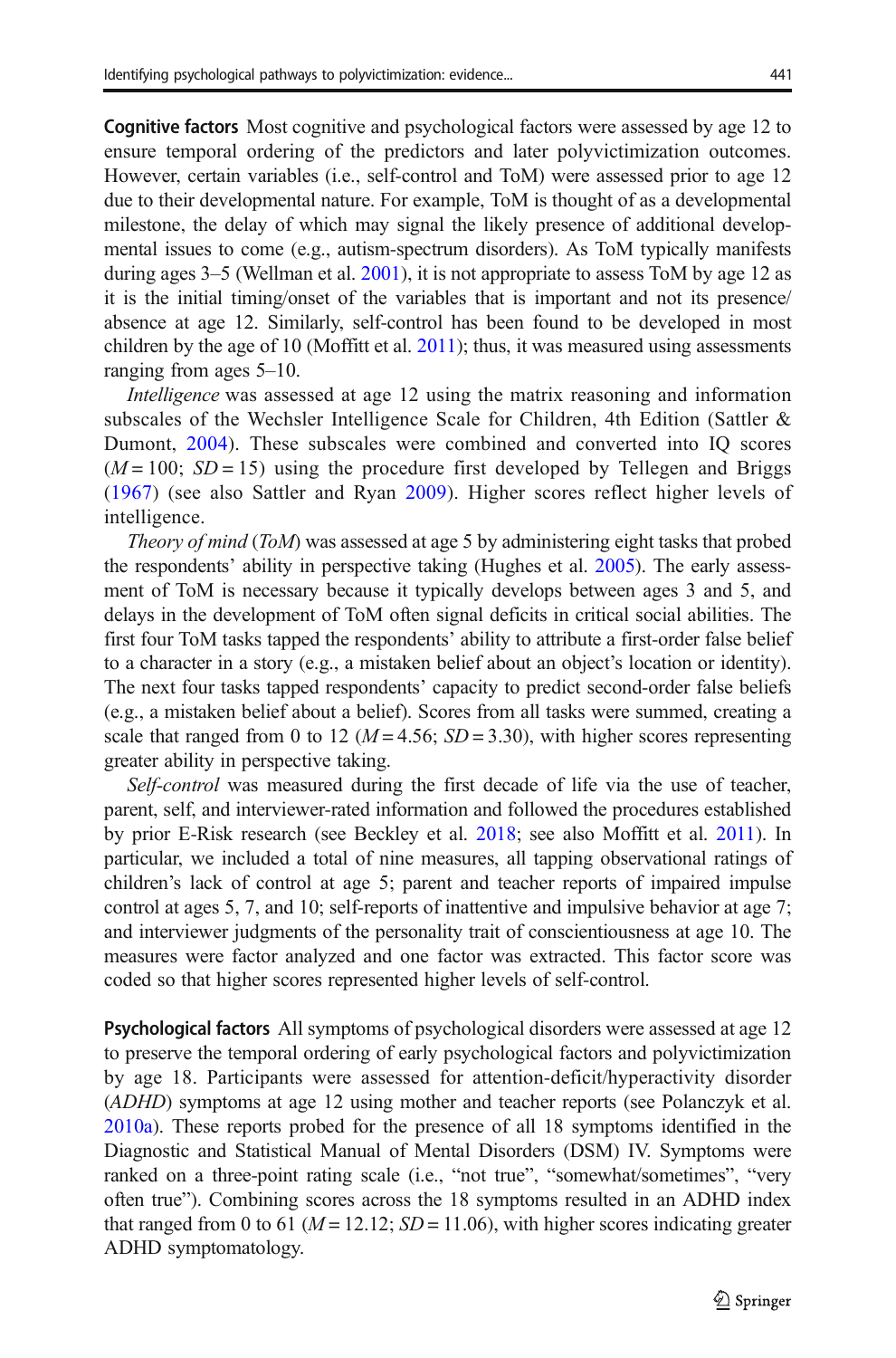The presence of conduct disorder was assessed at age 12 via a computer-assisted module that asked participants about behaviors that met the diagnostic criteria for the disorder delineated in the DSM IV (Robins et al. [1995](#page-28-0); see Agnew-Blais et al. [2016\)](#page-24-0). The measure for *conduct disorder* consisted of an index of the total number of clinical criteria met by each participant. The index ranged from 0 to 13 ( $M = 1.93$ ;  $SD = 1.97$ ), with higher scores representing more criteria met.

Depression was assessed at age 12 using the Children's Depression Inventory (CDI; Kovacs [1992\)](#page-26-0), which is a 27-item self-report scale of depressive symptoms. The symptoms assessed by the CDI are categorized as cognitive, affective, or behavioral depressive symptoms. Respondents rated items on the CDI on a three-point Likert scale increasing in severity from 0 to 2. The summed item scores produced a scale that ranged from 0 to 42 ( $M = 3.13$ ;  $SD = 5.37$ ), with higher scores representing more depressive symptoms.

The presence of *anxiety* symptoms among participants was assessed at age 12 with the 10-item Multidimensional Anxiety Scale for Children (MASC-10; March et al. [1999\)](#page-27-0). Each item of the MASC-10 was rated by the participant on a four-point Likert scale, producing scores that ranged from 0 to 18 points  $(M = 7.61; SD = 3.01)$ , with higher scores representing more anxiety symptoms.

Psychotic symptoms of participants were assessed at age 12 in a private interview, in which seven symptoms were investigated (see Polanczyk et al. [2010b](#page-27-0) for an in-depth description of the interview procedure). The symptoms investigated in the interview fell into two categories: (1) hallucinations (e.g., "have you heard voices that other people cannot hear?") and (2) delusions (e.g., "have you ever known what another person was thinking, even though that person wasn't speaking, like read their mind?"), where mind-reading between twins was excluded. Total reported symptom counts ranged from 0 to 6. Due to high skewness, however, the psychotic symptoms variable was trichotomized into categories of "no symptoms" (i.e., 94.31% of the sample), "one symptom" (i.e., 3.98%), and "two or more symptoms" (i.e., 1.71% of the sample).

Covariates The discordant-twin method controls for a large number of unobserved covariates by design (i.e., parental endowments of genetic inheritance and early developmental environment), but additional influences were controlled by means of study design and statistical control. Age was controlled due to the cohort design of the data (i.e., all of the twins were born between 1994 and 1995), though we do control for birth order. Sex was also addressed by the study design as all twin pairs were of the same sex (i.e., none of the DZ twins were brother-sister pairs). Finally, early polyvictimization tapped victimization experiences that occurred before age 12. Variable construction for early polyvictimization followed the same procedure as the polyvictimization measure used as the outcome, with only one difference: cyber victimization was not included as one of the victimization types contributing to the overall index. After winsorization, *early polyvictimization* was a fourcategory index of victimization types, where  $0 = no$  severe victimization experiences (73.01% of the sample), 1 = one severe victimization experience (20.69%),  $2 =$  two severe victimization experiences (3.88%), and  $3 =$  three or more severe victimization experiences (2.42%) (see Schaefer et al. [2018](#page-28-0) for details). All analyses presented below were adjusted for the influence of this covariate.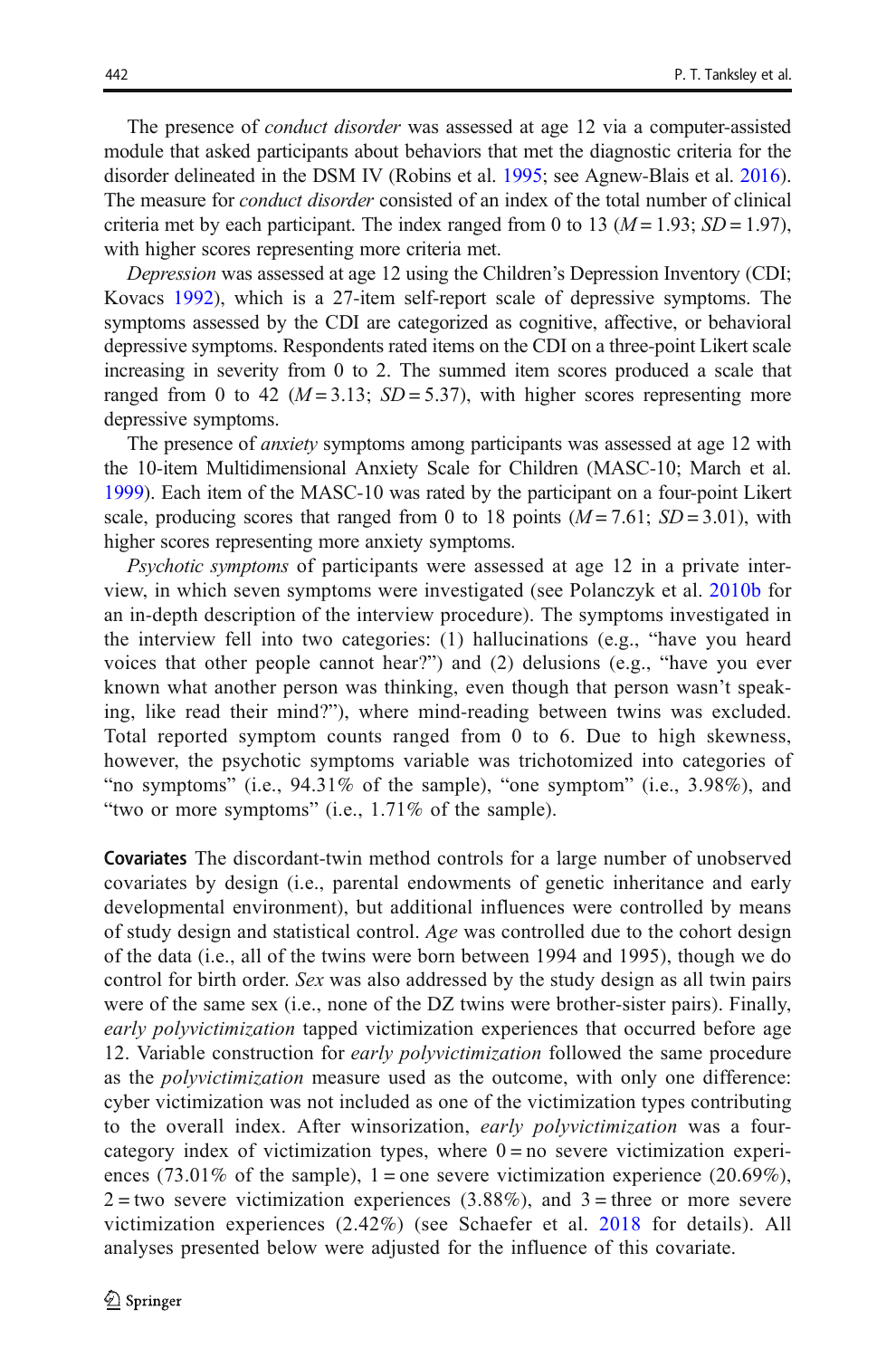It is worth noting that we excluded other covariates, in particular prior offending, not because we viewed them as unimportant. Rather, that decision was guided by the fact that prior offending is unlikely to have "causal" impact on the cognitive domains included herein. Thus, including them was unnecessary from a causal inference standpoint. Moreover, inserting them alongside early polyvictimization might also introduce other methodological issues (e.g., overcontrolling for variables, collider bias).

#### Plan of analysis

Relying on the natural experiment embedded in the discordant-twin design, the current study will assess the effect of cognitive and psychological characteristics in childhood (assessed at age 12 and earlier) on polyvictimization risk in adolescence and early adulthood (from age 12–18). The discordant-twin design involves analyzing twin pairs in a fixed-effects statistical framework (for a general discussion of the standard fixedeffects regression model, see Allison [2009](#page-24-0); Wooldridge [2016\)](#page-28-0), wherein all common/ shared factors (i.e., genetic and early environmental factors) are controlled for by design. The discordant-twin model can be expressed algebraically as (see Kohler et al. [2011](#page-26-0)):

$$
y_{1j}-y_{2j}=(\mu_1-\mu_2)+b_1(x_{1j}-x_{2j})+b_2(c_{1j}-c_{2j})+(e_{1j}-e_{2j})
$$

where  $y_{1i} - y_{2i}$  represents the within-twin pair difference in polyvictimization from age 12 to 18 between twin 1 and twin 2 in family j,  $\mu_1 - \mu_2$  represents the mean difference between participants arbitrarily labeled twin 1 and those labeled twin 2,  $b_1$  reflects the effect of within-twin pair differences in the key independent variable on the outcome,  $b_2$  represents the collective influence of the covariates, and  $e_1 - e_2$  estimates the impact of unmeasured within-twin pair differences on the outcome.

As the above equation illustrates, discordances in cognitive and psychological factors between the twins are analyzed for an association with discordance in later polyvictimization experiences. All the fixed-effects results presented below were estimated by linear regression. However, we performed robustness checks using Poisson regression and the substantive conclusions were unaltered. We present the linear regression results for ease of interpretation.

The primary analysis for this study proceeded in three steps. First, we conducted a preliminary analysis to assess the distributional properties of our measures and the characteristics of individuals grouped by their polyvictimization score. Second, the individual cognitive and psychological factors were analyzed for an association with polyvictimization experiences using fixed-effects regression in the full sample (i.e., including both dizygotic [DZ] and monozygotic [MZ] twins). The analysis was then repeated after limiting the sample to MZ twins. The significance of these separate steps is that they demonstrate the effect of moving from a partial control of genetic factors when analyzing MZ and DZ twins—where only 50% of genetic factors are controlled for DZs—to a full control of genetic factors in the MZ-only step. For predictors that are influenced by genes, the result of moving from the full sample including DZs to the MZ-only sample should be a weakening of their association with polyvictimization.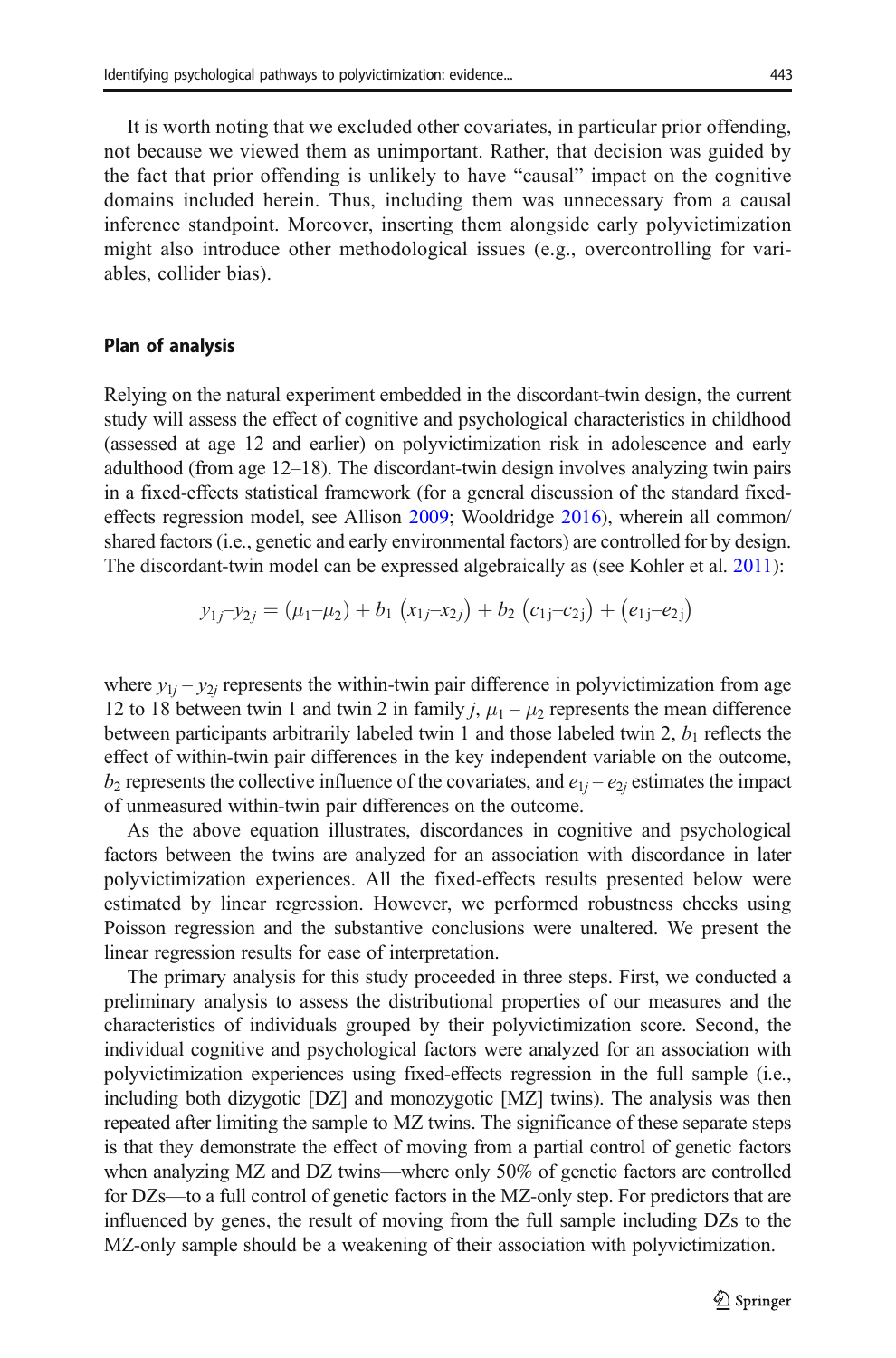It is important to note that, due to concerns over the comorbidity of various psychological characteristics, each predictor is analyzed separately from the others. However, because research has demonstrated that most psychological disorders are comorbid with other disorders (Caron and Rutter [1991](#page-25-0); Hasin and Kilcoyne [2012;](#page-26-0) Newman et al. [1998\)](#page-27-0), it has become common practice to examine psychological disorders not only as individual disorders but also as a dimension of psychological dysfunction. The most common classification scheme of dimensions includes externalizing (e.g., ADHD, conduct disorder) and internalizing disorders (e.g., depression, anxiety), although studies have also demonstrated the validity of a threefold classification that includes thought disorders (e.g., psychosis)(see Schaefer et al. [2018\)](#page-28-0).

In light of the dimensionality associated with major psychological disorders (Caspi et al. [2014](#page-25-0)), we carried out an additional step to the analysis to determine whether using a measure of general psychological symptomatology predicted polyvictimization experiences. To accomplish this, we conducted a principal components analysis (PCA) of the five domains of psychological symptoms examined above (i.e., ADHD, conduct disorder, depression, anxiety, and psychosis). Two principal components (PCs) were extracted (i.e., eigenvalues > 1) using an oblique extraction method (i.e., promax). The two PCs represent externalizing (i.e., ADHD and conduct disorder) and internalizing/ thought problems (i.e., depression, anxiety, and psychosis).

All analyses control for birth order and *early polyvictimization* (i.e., up to age 12) in order to help sort out the temporal ordering of the relationships of focus. Additionally, because each predictor was assessed using a different metric, all of the measures were standardized (i.e., transformed into z-scores) prior to carrying out the analysis. Because the outcome measure was not standardized, the coefficient estimates reveal the impact of a standard deviation unit increase in the predictor on polyvictimization experiences.

The third and final step in the analysis involved robustness checks to determine if the findings (1) were sensitive to the coding of the dependent variable or (2) vary by sex. To assess sensitivity to dependent variable coding, we recoded the polyvictimization measure to be dichotomous (i.e., no victimizations vs. at least one severe victimization experience) and repeated the main analyses. We tested for sex differences using a mixed-effects model that allowed us to assess the between-pair (but not within-pair) differences that are attributable to sex, because the E-Risk sample are all same-sex pairs.

### **Results**

#### Preliminary analysis

The discordant-twin design relies on differences between members of a twin pair. Because twins (especially MZ twins) often resemble one another quite closely, it is possible that the rates of discordance in a sample of twins may be too low to use in a statistical model. To assess this possibility, we plotted the distributions of twin discordance across all of the predictors in our analysis (see Fig. [3](#page-14-0)).

Looking at Fig. [3,](#page-14-0) we see most of the predictors in the analysis (1) appear to have adequate variation to use in the analysis, (2) are normally distributed, and (3) have similar distributions across DZ and MZ twins. This final observation is especially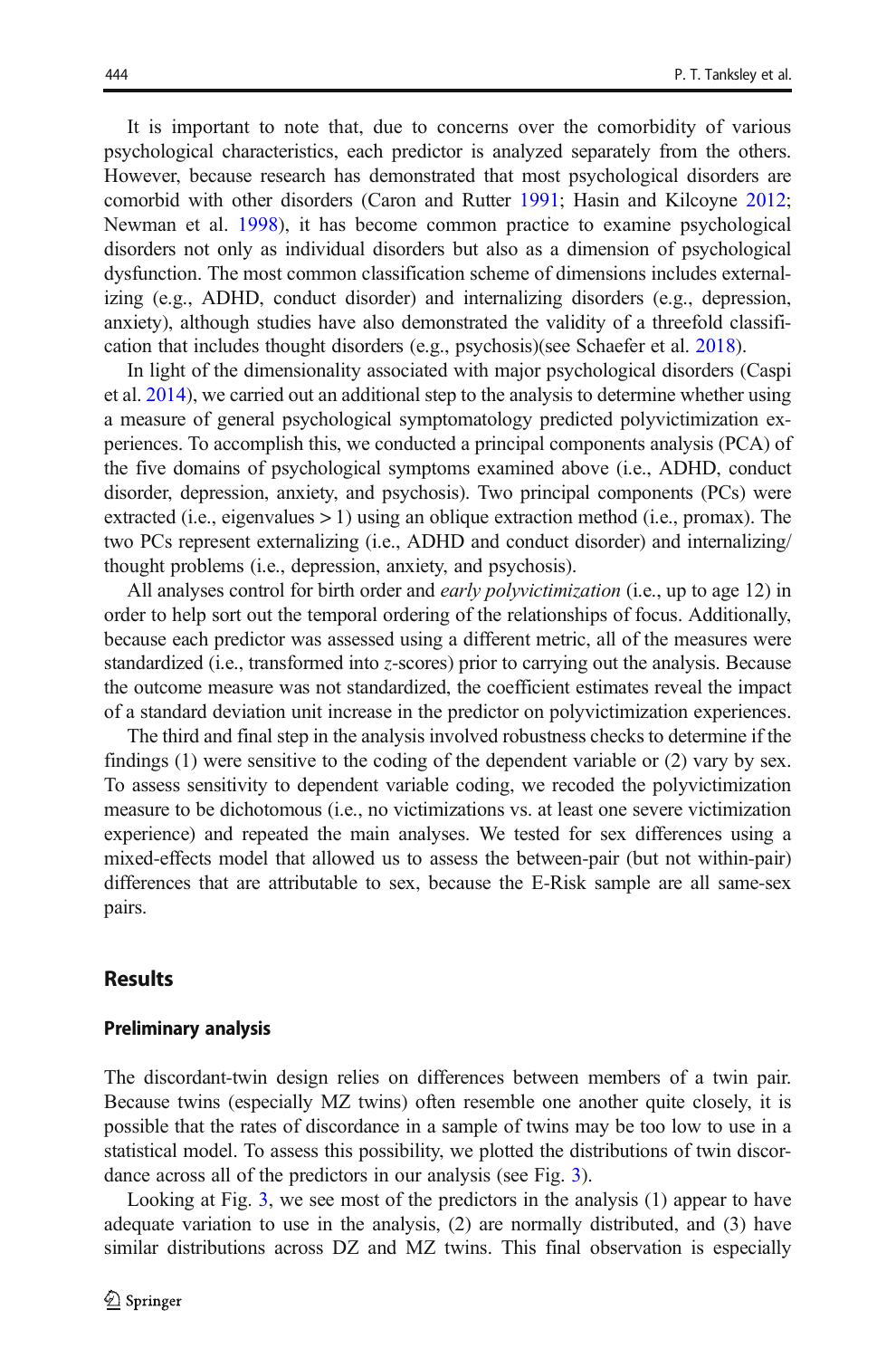<span id="page-14-0"></span>

## Distributions of Twin Discordance

*Note*: ADHD=Attention-deficit hyperactivity disorder

Fig. 3 Distributions of dizygotic (DZ) and monozygotic (MZ) twin discordance across cognitive and psychological characteristics. ADHD attention-deficit hyperactivity disorder

important because similar twin differences across the DZ and MZ twin subsamples suggests that any findings from an MZ-only model (i.e., the most stringent model in the current analysis) are unlikely to be a result of MZ twins possessing different patterns of discordance compared to DZ twins.

There were also a number of patterns observable in Fig. 3 that suggest certain variables and results should be interpreted cautiously. For example, the distributions of twin differences in self-control were somewhat distinct for the MZ and DZ subsamples, particularly in terms of variation (MZ twins  $SD = 0.598$ ; DZ twins  $SD = 1.084$ ). Additionally, these disparate patterns were not the result of low rates of discordance in the sample, as all twins in the sample were discordant on the measure of self-control. Another pattern worth noting is for *depression*, where the distribution of twin differences is tightly clustered around zero. This occurred because depression was rare in the sample (i.e., 50% of the sample reported 1 or no symptoms), causing most twin pairs to show no discordance because neither twin presented with any depressive symptoms. Yet there was a large degree of discordance when at least one twin exhibited symptoms of depression. This occurred in 74.83% of such cases for MZ twins and in 79.79% of DZ twins. The pattern of discordance for *psychotic symptoms* also requires attention. In this case, twin discordances were heavily anchored at zero, indicating low rates of discordance in the overall sample. Indeed, only 12.5% of MZ twins and 15.8% of DZ twins were discordant for symptoms of psychosis. This result suggests the current analysis may have lower statistical power when assessing the effect of psychotic symptoms on polyvictimization.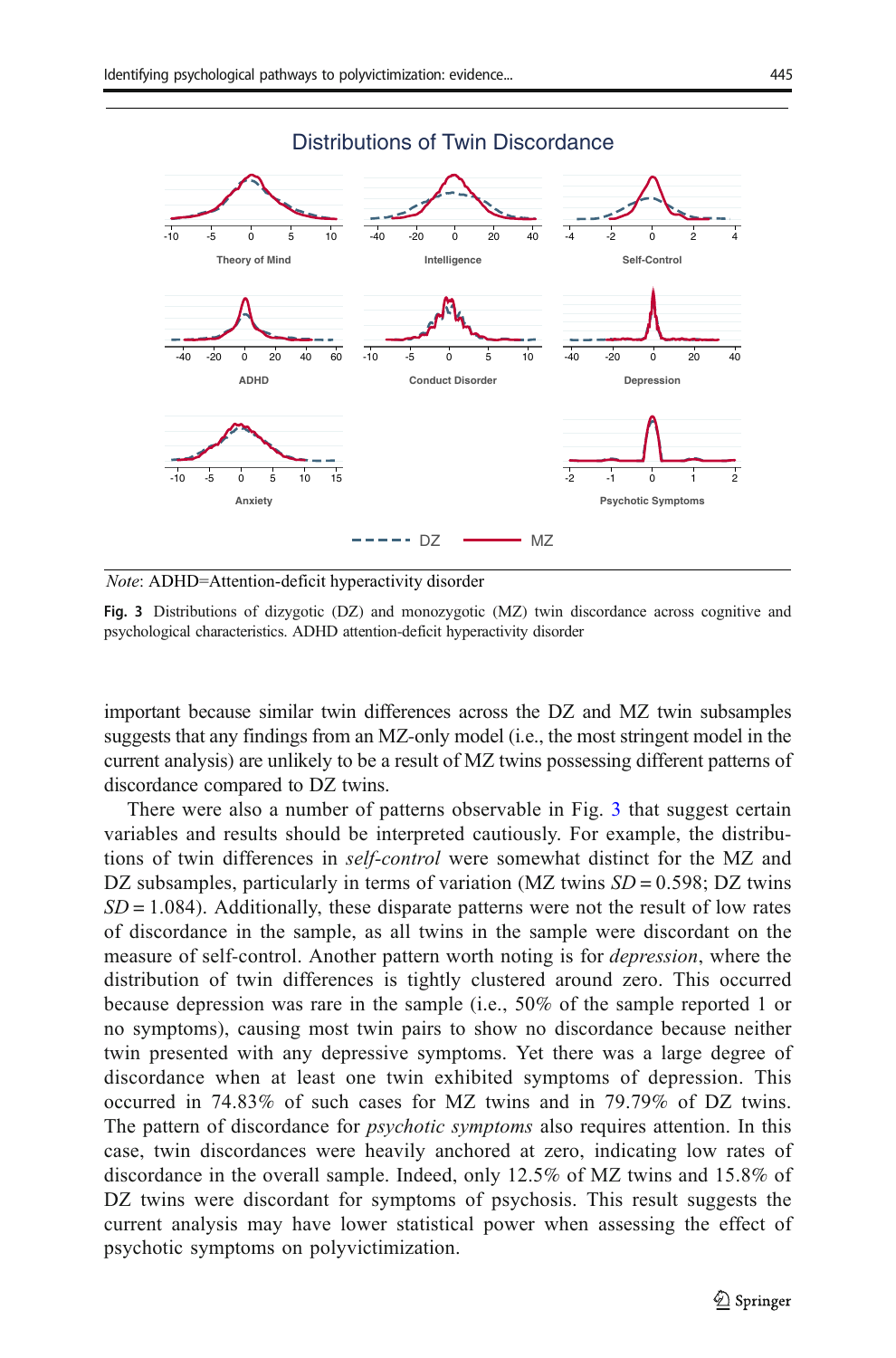<span id="page-15-0"></span>

Fig. 4 Distribution of sample and group means, by polyvictimization score. a The proportion of the sample that experienced the seven types of victimization that contributed to the polyvictimization score. b The group mean level of cognitive/behavioral and psychological factors by polyvictimization score. ADHD attentiondeficit/hyperactivity disorder

Next, we observe how the different types of victimization experiences contributed to the polyvictimization experiences between age 12 and 18. Looking at Fig. 4a, we observe monotonic increases in all forms of victimization as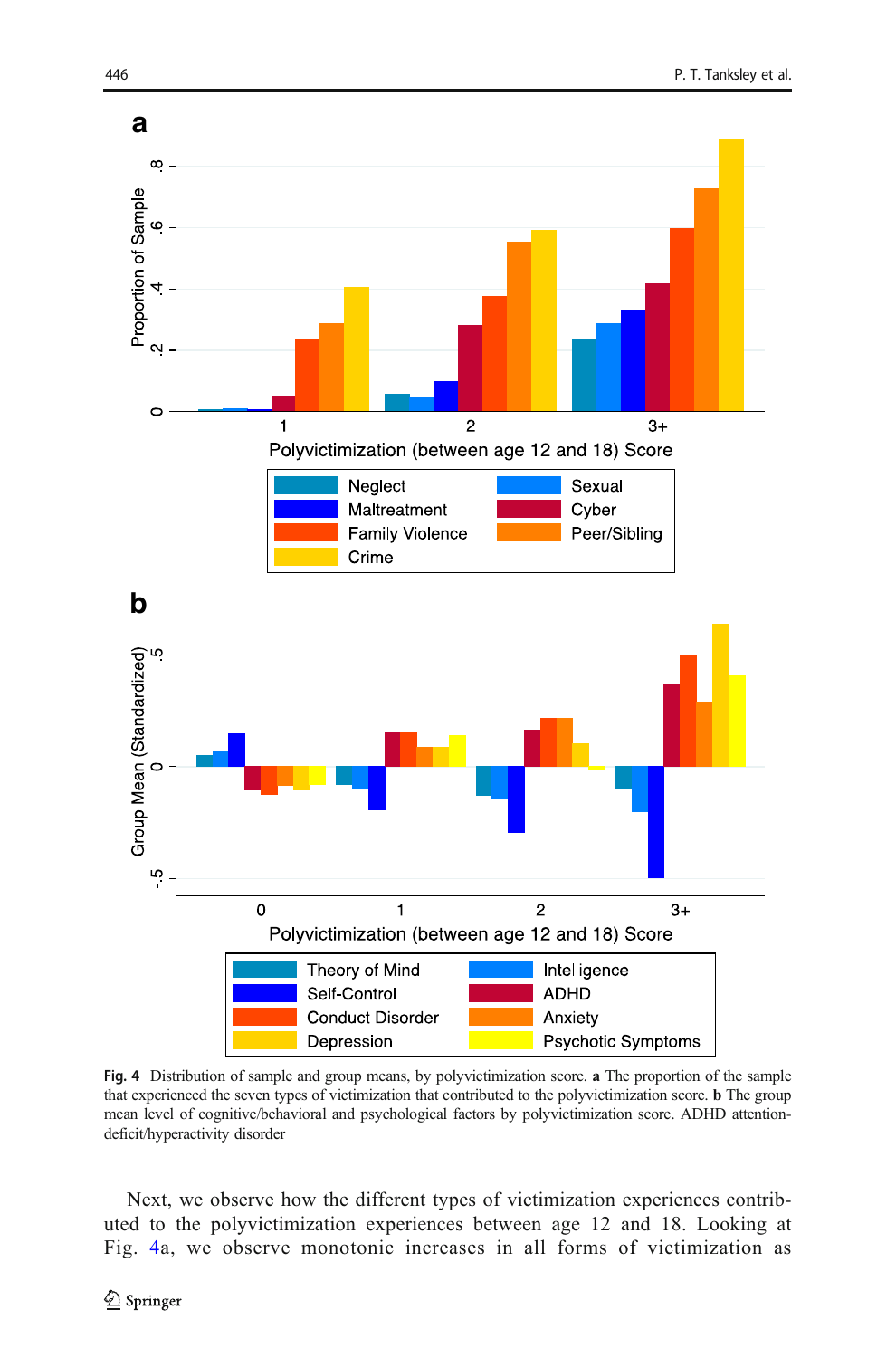<span id="page-16-0"></span>polyvictimization increases. However, four specific forms of victimization appeared to be the most prevalent, and thus contributed to the polyvictimization scores the most: cyber, family violence, peer/sibling, and crime victimization. Interestingly, the remaining forms of victimization (i.e., neglect, sexual, and maltreatment) did not become substantively prevalent among the samples until polyvictimization scores reached 3+.

Finally, we assessed how our measures of cognitive and psychological factors at age 12 and earlier varied across levels of polyvictimization between age 12 and 18. The distributions are presented graphically in Fig. [4](#page-15-0)b which uses the polyvictimization score as the x-axis. In Fig. [4b](#page-15-0), the mean values of the different predictor variables are presented on the y-axis. Looking at Fig.  $4b$ , we see the expected patterns of association emerge. For example, the scores on cognitive measures taken in childhood (especially self-control) are the lowest for those in the highest polyvictimization groups during adolescence. Conversely, the average number of childhood psychological symptoms was highest in the highest adolescent polyvictimization groups. This pattern aligns with our expectations and suggests that cognitive and psychological problems are more prevalent among those with more victimization experiences.

|                           | Column 2.1 (full) |       | Column $2.2$ (MZ) |       | Column 2.3 (full) |       | Column $2.4 \, (MZ)$ |       |
|---------------------------|-------------------|-------|-------------------|-------|-------------------|-------|----------------------|-------|
|                           | β                 | SE    | β                 | SE    | $\beta$           | SE    | β                    | SE    |
| Cognitive factors         |                   |       |                   |       |                   |       |                      |       |
| Intelligence              | 0.043             | 0.039 | 0.086             | 0.057 |                   |       |                      |       |
| ToM <sup>a</sup>          | 0.022             | 0.033 | $-0.046$          | 0.042 |                   |       |                      |       |
| Self-control <sup>a</sup> | $-0.111**$        | 0.038 | $-0.155*$         | 0.063 |                   |       |                      |       |
| Externalizing PC          |                   |       |                   |       | 0.066             | 0.034 | 0.040                | 0.049 |
| <b>ADHD</b>               | 0.022             | 0.032 | 0.021             | 0.048 |                   |       |                      |       |
| Conduct disorder          | $0.078*$          | 0.031 | 0.069             | 0.039 |                   |       |                      |       |
| Internalizing/thought PC  |                   |       |                   |       | $0.084**$         | 0.029 | 0.026                | 0.036 |
| Depression                | 0.034             | 0.026 | $-0.038$          | 0.034 |                   |       |                      |       |
| Anxiety                   | $0.066*$          | 0.028 | 0.063             | 0.035 |                   |       |                      |       |
| Psychotic Symptoms        | 0.044             | 0.026 | 0.009             | 0.032 |                   |       |                      |       |
| $N$ (twins)               | 1986              |       | 1112              |       | 1986              |       | 1112                 |       |

Table 2 Fixed-effects regression of polyvictimization between age 12 and 18 on cognitive and psychological factors at age 12 and earlier

Each column presents estimates from separate models where polyvictimization from age 12 to 18 is regressed on each cognitive and psychological factor individually. All models adjust for prior polyvictimization and birth order

ToM theory of mind, ADHD attention-deficit/hyperactivity disorder

 $*p < .05; **p < .01$ 

<sup>a</sup> Assessed earlier than age 12 phase of data collection. ToM was assessed at age 5 as a measure of specific developmental milestones associated with perspective-taking that occur around that age. Self-control was a composite of teacher, mother, and self-report information across multiple phases from age 5–10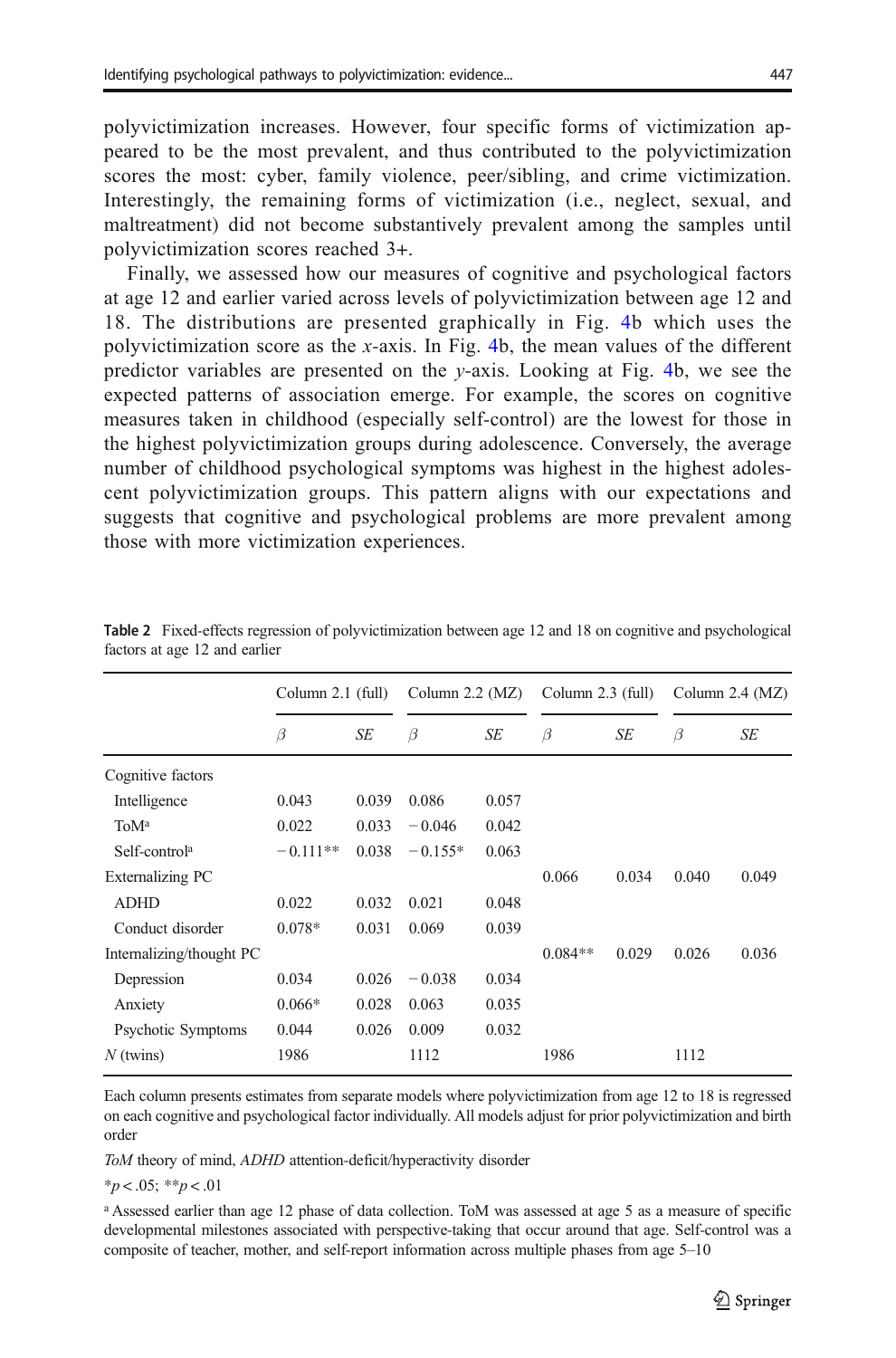#### Regression analysis

We now turn to the primary analysis. Presented in Table [2](#page-16-0) are partially standardized regression coefficients (recall the cognitive and psychological variables were standardized, but polyvictimization was not). Each of the coefficients in Table [2](#page-16-0) was estimated with separate regression models due to concerns over comorbidity (i.e., multicollinearity). All models control for *early polyvictimization* and birth order.

Looking at Table [2](#page-16-0), significant associations with polyvictimization between age 12 and 18 were found for both cognitive and psychological characteristics measured at age 12 or earlier when analyzed using the full sample (see column 2.1 in Table [2\)](#page-16-0). Specifically, there was a statistically significant negative association  $(\beta = -0.111)$ ;  $P = 0.004$ ) between *self-control* and *polyvictimization* in the full sample. This finding indicates that, after partially adjusting for genetic factors (by design), early rearing environmental effects (by design), and prior victimization experiences (by inclusion of the covariate), a standard deviation increase in self-control is associated with a 0.111 decrease in the number of polyvictimization experiences. Of the externalizing disorders, only *conduct disorder* was a statistically significant predictor of adolescent polyvictimization. As expected, there was a positive (albeit modest) association ( $\beta$  = 0.078;  $P = 0.011$ ) between *conduct disorder* and *polyvictimization*. Among age-12 internalizing/thought disorders, only *anxiety* ( $\beta$  = 0.066; P = 0.004) was a statistically significant predictor of adolescent polyvictimization, though the effect size was small.

The results from column 2.1 suggest that some associations are present between cognitive and psychological characteristics and later polyvictimization. Yet, the effect sizes were substantively small and not all of the predictors in each category were significantly associated with later polyvictimization experiences.

The estimates provided in column 2.2 come from models where the sample was restricted to MZ twins  $(n = 1112)$ , which allows us to completely adjust for the influence of genetic factors as well as early shared environmental factors. Of the three statistically significant predictors of polyvictimization that were identified in column 2.1, only *self-control* remained a statistically significant predictor in column 2.2. After adjusting for all genetic and early environmental effects, self-control was negatively associated ( $\beta$  = −0.155; P = 0.015) with polyvictimization experiences during adolescence.

The principal component (PC) for externalizing behavior and the PC for internalizing/thought disorders were assessed for their association with polyvictimization between age 12 and 18 in columns 2.3 and 2.4. In column 2.3 which included the full sample—only the up-to-age-12 internalizing/thought PC was a statistically significant predictor of polyvictimization between ages 12 and 18 ( $\beta$  = 0.084;  $P = 0.004$ ). It is worth noting that the externalizing PC was marginally significant at  $P = 0.052$ . Moving to column 2.4 (i.e., the MZ-only column); however, neither of the PCs reached statistical significance.

For comparison purposes, we also estimated the above analyses using ordinary least squares (OLS) regression that did not use a fixed-effects framework but did use clustered standard errors (see supplemental material). These models produced highly statistically significant coefficients in the expected directions for all cognitive and psychological predictors. There were only two exceptions (i.e., intelligence and ToM) to this general pattern of findings. Both intelligence and ToM failed to attain statistical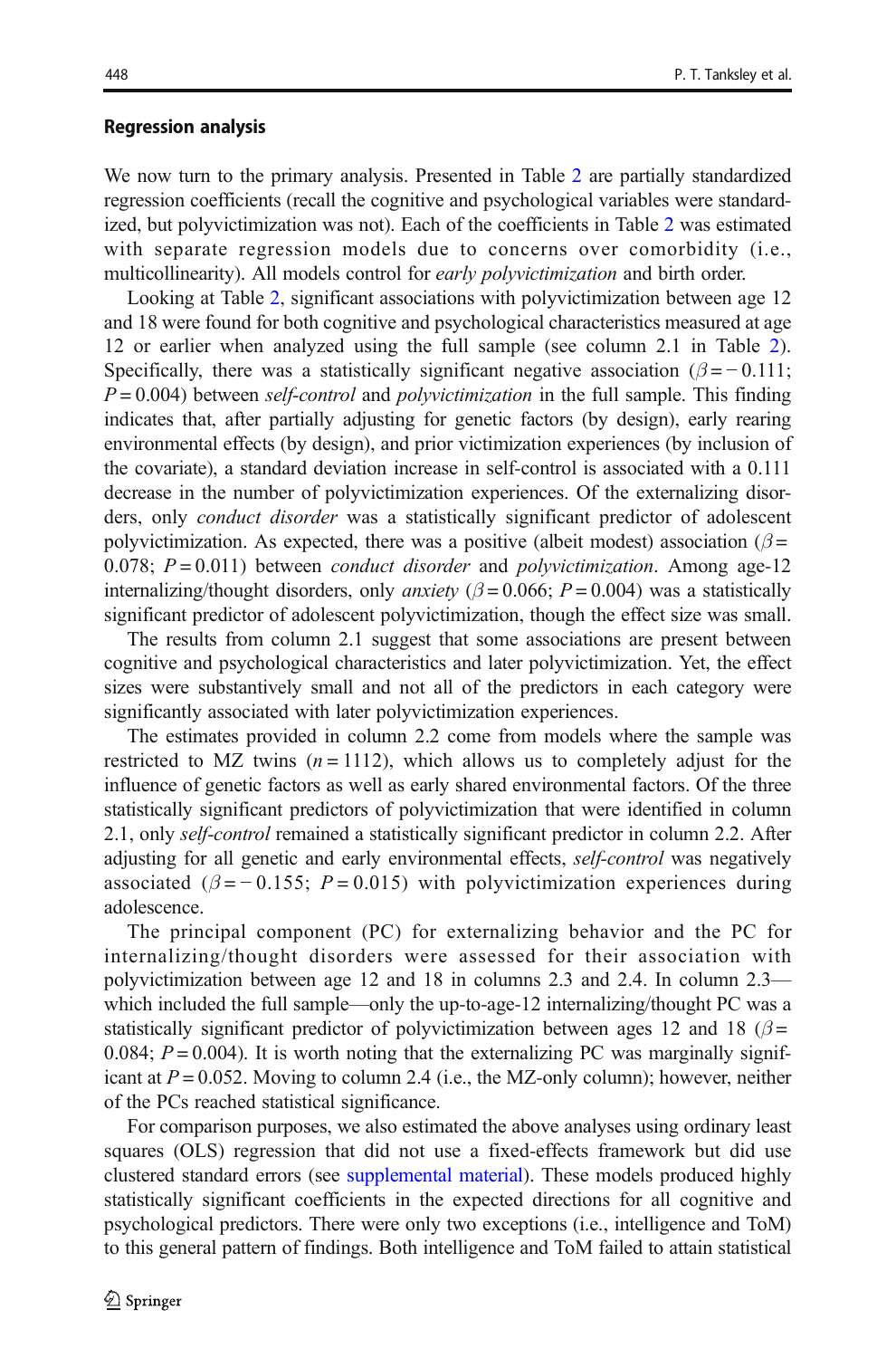<span id="page-18-0"></span>significance in either the full model (i.e., see column A.1) or the MZ-only model (i.e., see column A.2). Overall, the pattern of OLS results demonstrates how typical statistical models may be more permissive of unmeasured bias (e.g., shared environmental and genetic factors). The results of the twin fixed-effects models above account for this possibility.

### Robustness checks

We performed robustness checks to determine (1) if the results were specific to polyvictimization or simply victimization in general and (2) if the results varied by sex. First, we created a measure of general victimization by dichotomizing the polyvictimization measure so that individuals who experienced no victimization between ages 12 and 18 were given a 0 and those who experienced at least one type of victimization received a 1. As before, we glean estimates by fixed-effects linear regression. In this case—with a binary outcome—the model can be considered the linear probability model (Long [1997\)](#page-27-0). This was a preferred approach because the fixedeffect logistic regression can only analyze cases that are discordant on the outcome, meaning that concordant twins are omitted from the analytic sample (Allison [2009\)](#page-24-0). Looking at Table 3, we see that with only one exception (i.e., *conduct disorder*), all

|                           | Column $3.1$ (full) |       | Column $3.2 \, (MZ)$ |       | Column 3.3 (full) |       | Column $3.4$ (MZ) |       |
|---------------------------|---------------------|-------|----------------------|-------|-------------------|-------|-------------------|-------|
|                           | β                   | SE    | β                    | SE    | β                 | SE    | β                 | SE    |
| Cognitive factors         |                     |       |                      |       |                   |       |                   |       |
| Intelligence              | 0.008               | 0.022 | 0.032                | 0.032 |                   |       |                   |       |
| ToM <sup>a</sup>          | $-0.005$            | 0.019 | $-0.050*$            | 0.024 |                   |       |                   |       |
| Self-control <sup>a</sup> | $-0.054*$           | 0.021 | $-0.071*$            | 0.036 |                   |       |                   |       |
| Externalizing PC          |                     |       |                      |       | 0.010             | 0.019 | $-0.021$          | 0.028 |
| <b>ADHD</b>               | $-0.007$            | 0.018 | $-0.016$             | 0.027 |                   |       |                   |       |
| Conduct disorder          | 0.033               | 0.018 | 0.015                | 0.022 |                   |       |                   |       |
| Internalizing/thought PC  |                     |       |                      |       | $0.042**$         | 0.016 | 0.020             | 0.021 |
| Depression                | 0.001               | 0.015 | $-0.032$             | 0.019 |                   |       |                   |       |
| Anxiety                   | $0.038*$            | 0.016 | $0.041*$             | 0.020 |                   |       |                   |       |
| Psychotic Symptoms        | $0.032*$            | 0.015 | 0.020                | 0.018 |                   |       |                   |       |
| $N$ (twins)               | 1986                |       | 1112                 |       | 1986              |       | 1112              |       |

Table 3 Fixed-effects regression of general victimization between ages 12 and 18 on cognitive and psychological factors at age 12 and earlier

Each column presents estimates from separate models where general victimization from age 12 to 18 is regressed on each cognitive/psychological factor individually. All models adjust for prior polyvictimization and birth order

ToM theory of mind, ADHD attention-deficit/hyperactivity disorder

 $*P < .05; **P < .01$ 

<sup>a</sup> Assessed earlier than age 12 phase of data collection. ToM was assessed at age 5 as a measure of specific developmental milestones associated with perspective-taking that occur around that age. Self-control was a composite of teacher, mother, and self-report information across multiple phases from age 5 to 10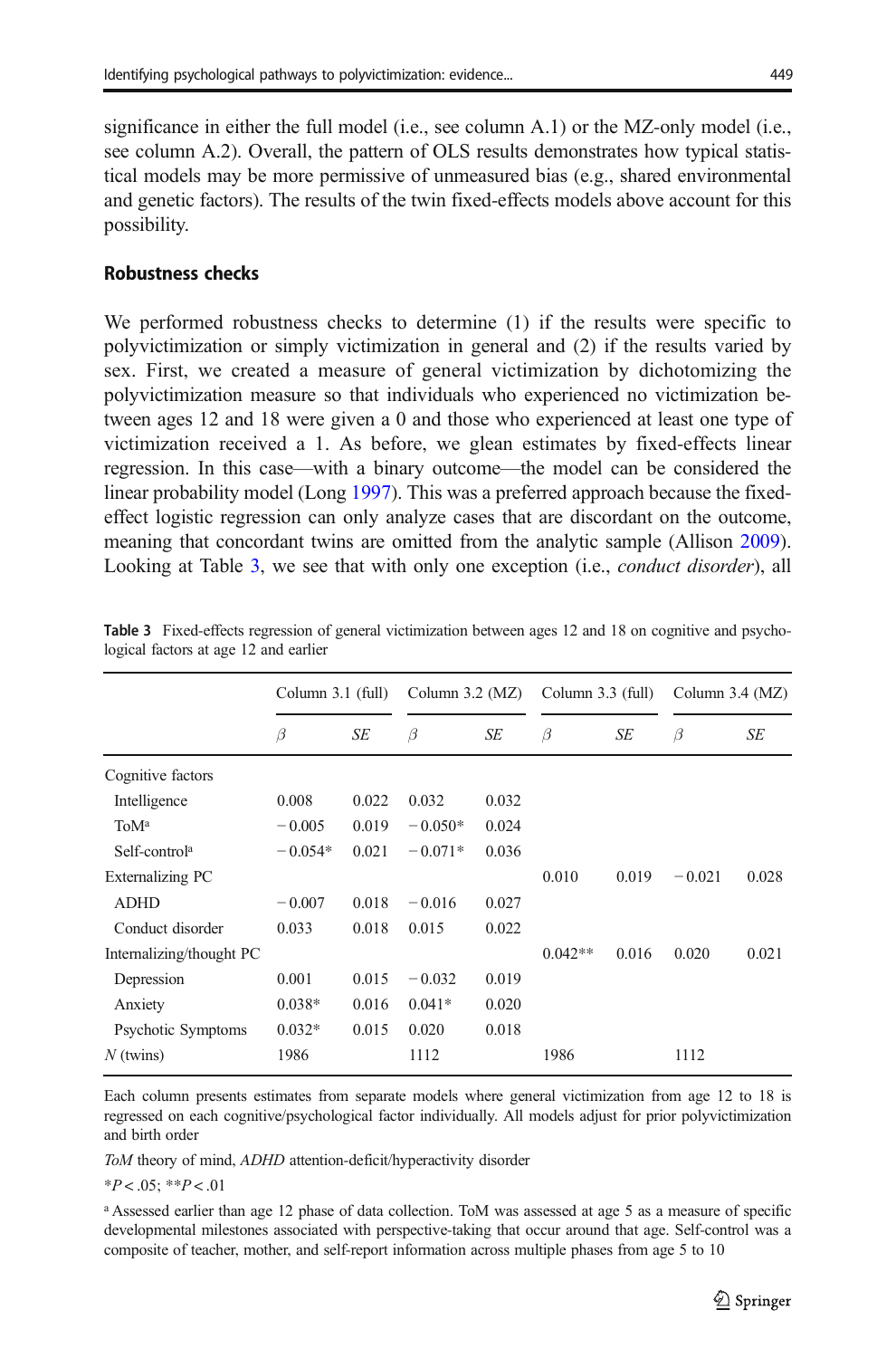significant relationships from Table [2](#page-16-0) are replicated in the full sample columns (i.e., columns 3.1 and 3.3) when examining general victimization. Although, one additional relationship was revealed that was not observed in the polyvictimization analysis: psychotic symptoms positively and significantly predicted adolescent victimization  $(\beta = 0.032; P = 0.03)$ .

Moving to the MZ-only columns of Table [3](#page-18-0) (i.e., columns 3.2 and 3.4), the statistically significant relationship of *self-control* with victimization substantively replicated. However, two new findings also emerged in the MZ-only columns that were not observed when analyzing polyvictimization (i.e., in Table [2](#page-16-0)): anxiety was statistically significant in the MZ-only column ( $\beta$  = 0.041; P = 0.042) and the ToM measure became significant in the MZ-only column ( $\beta$  = -0.050; P = 0.036) after failing to reach statistical significance in all of the previous models. These results indicate that the majority of significant associations observed between childhood cognitive and psychological characteristics and polyvictimization in adolescence also apply to victimization more broadly, but victimization may be more general in terms of the factors that impact it.

Next, we investigated the interaction of cognitive and psychological characteristics with sex as a moderator of their influence on polyvictimization between age 12 and 18. As mentioned above, we are unable to model the within-pair sex differences in polyvictimization because the E-Risk twin pairs all share the same sex. We are able to investigate the between-pair sex differences, however, by comparing all-male and all-female pairs. Table [4](#page-20-0) presents mixed-effects interaction models that compare the average male- and female-pair relationships between childhood cognitive and psychological characteristics and polyvictimization in adolescence. Presented in the table are the main effect estimates for each of the cognitive and psychological characteristics and the estimate of the cross-level interaction with sex (male  $= 0$ , female  $= 1$ ). The main effect for the sex variable is not shown, but it was consistently positive, indicating that being female increased polyvictimization at ages 12–18. The main effect for sex was statistically significant in the interaction models with self-control ( $\beta$  = 0.156;  $P = 0.001$ ), ADHD ( $\beta = 0.102$ ;  $P = 0.031$ ), conduct disorder ( $\beta = 0.111$ ;  $P =$ 0.015), and the externalizing PC ( $\beta$  = 0.153; P = 0.001) in the full model, and it was not statistically significant in any of the MZ-only interaction models.

With only one exception (i.e., *conduct disorder*), the full-sample analysis (i.e., column 4.1) did not detect significant differences between male- and female-only twin pairs in terms of their associations between cognitive and psychological characteristics and polyvictimization. In the case of *conduct disorder*, however, the association with polyvictimization was significantly increased in female-only pairs (interaction term:  $\beta = 0.096$ ;  $P = 0.039$ ). This finding suggests that *conduct disorder* may play a disproportionate role in predisposing females to polyvictimization, despite females having fewer *conduct disorder* symptoms on average  $(M = 1.52)$  compared to the males in the sample  $(M = 2.38)$ . The *conduct disorder-sex* interaction term became non-significant; however, when entered into the MZ-only analysis (i.e., column 4.2) (interaction term:  $\beta$  = 0.061; P = 0.313), meaning the findings from the full sample should be interpreted cautiously.

It should also be noted that the main effect term for ADHD emerged as a statistically significant ( $\beta$  = 0.087; P = 0.003 [full sample];  $\beta$  = 0.106; P = 0.009 [MZ-only sample]) predictor of polyvictimization in these analyses, despite not achieving statistical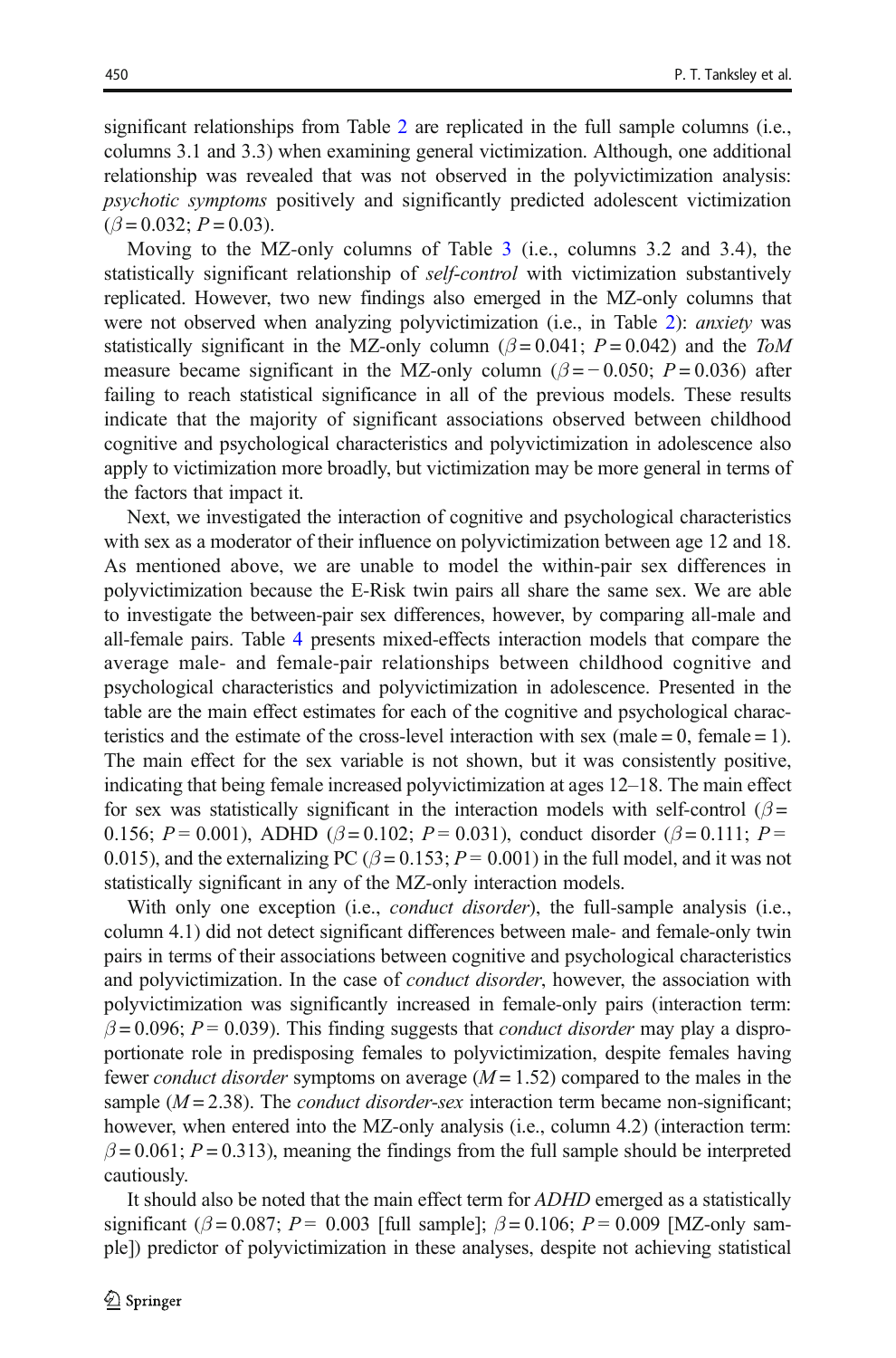|                                 | Column 4.1 (Full)                     |                 |                                      |         | Column $4.2$ (MZ)  |         |                                            |         |
|---------------------------------|---------------------------------------|-----------------|--------------------------------------|---------|--------------------|---------|--------------------------------------------|---------|
|                                 | <b>Main Effect</b>                    |                 | Cognitive<br>$Factor \times Sex$     |         | <b>Main Effect</b> |         | Cognitive<br>$Factor \times$<br><b>Sex</b> |         |
|                                 | $\beta$                               | (SE)            | $\beta$                              | (SE)    | $\beta$            | (SE)    | $\beta$                                    | (SE)    |
| <b>Cognitive Factors</b>        |                                       |                 |                                      |         |                    |         |                                            |         |
| Intelligence                    | $-0.022$                              | (0.030)         | $-0.019$                             | (0.044) | 0.030              | (0.041) | $-0.061$                                   | (0.059) |
| $T_OM^{\dagger}$                | 0.001                                 | (0.030)         | $-0.029$                             | (0.041) | $-0.039$           | (0.042) | 0.003                                      | (0.056) |
| Self-Control <sup>†</sup>       | $-0.142***$                           | (0.031)         | $-0.038$                             | (0.045) | $-0.166***$        | (0.043) | $-0.031$                                   | (0.062) |
|                                 | <b>Main Effect</b><br>$\beta$<br>(SE) |                 | Psychological<br>$Factor \times Sex$ |         | <b>Main Effect</b> |         | Psychological<br>$Factor \times$<br>Sex    |         |
|                                 |                                       |                 | $\beta$                              | (SE)    | $\beta$            | (SE)    | $\beta$                                    | (SE)    |
| <b>Psychological Factors</b>    |                                       |                 |                                      |         |                    |         |                                            |         |
| <b>Externalizing PC</b>         | $0.128***$                            | (0.031)         | 0.071                                | (0.049) | $0.135**$          | (0.042) | 0.047                                      | (0.066) |
| <b>ADHD</b>                     | $0.087**$                             | (0.029)         | $-0.022$                             | (0.048) | $0.106*$           | (0.040) | $-0.039$                                   | (0.066) |
| Conduct Disorder                | $0.106***$                            | (0.030)         | $0.096*$                             | (0.046) | $0.111**$          | (0.039) | 0.061                                      | (0.060) |
| <b>Internalizing/Thought PC</b> | $0.099**$                             | (0.033)         | 0.022                                | (0.046) | 0.076              | (0.042) | 0.044                                      | (0.060) |
| Depression                      | 0.068                                 | $(0.036)$ 0.050 |                                      | (0.051) | 0.023              | (0.048) | 0.112                                      | (0.069) |
| Anxiety                         | $0.094**$                             | (0.030)         | $-0.037$                             | (0.041) | $0.112*$           | (0.040) | $-0.050$                                   | (0.054) |
| Psychotic symptoms              | 0.043                                 | (0.035)         | 0.067                                | (0.051) | 0.043              | (0.040) | 0.071                                      | (0.063) |
| $N$ (twins)                     | 1986                                  |                 |                                      |         | 1112               |         |                                            |         |

<span id="page-20-0"></span>Table 4. Mixed-effects regression of polyvictimization between ages 12-18 on cognitive and psychological factors at age 12 and earlier, including an interaction with sex.

\*P<.05, \*\*P<.01, \*\*\*P<.001; ToM=Theory of Mind; ADHD=Attention-deficit/hyperactivity disorder.

† Assessed earlier than age 12 phase of data collection. ToM was assessed at age 5 as a measure of specific developmental milestones associated with perspective-taking that occur around that age. Self-control was a composite of teacher, mother, and self-report information across multiple phases from age 5-10.

Note: Each column presents estimates from separate models where polyvictimization from age 12-18 is regressed on each cognitive/psychological factor individually. All models adjust for prior polyvictimization and birth order. Males are the reference category (i.e., male=0). Thus, the main effects columns represent the predictions for polyvictimization specific to male-only twin pairs and the interaction term columns represent the change in the main effects when examining female-only twin pairs.

significance in the previous analyses. The interaction term was not statistically significant. This tells us that ADHD plays a disproportionate role in predisposing males to polyvictimization.

# **Discussion**

Polyvictimization has been brought to the fore of victimization research as a concept in need of attention because it has many unique theoretical implications. Previous perspectives on victimization have asserted that victimizations largely arise from processes that are ecologically structured (e.g., Cohen and Felson [1979\)](#page-26-0). Polyvictimization, in contrast, implies that certain individuals carry their victimization risk with them across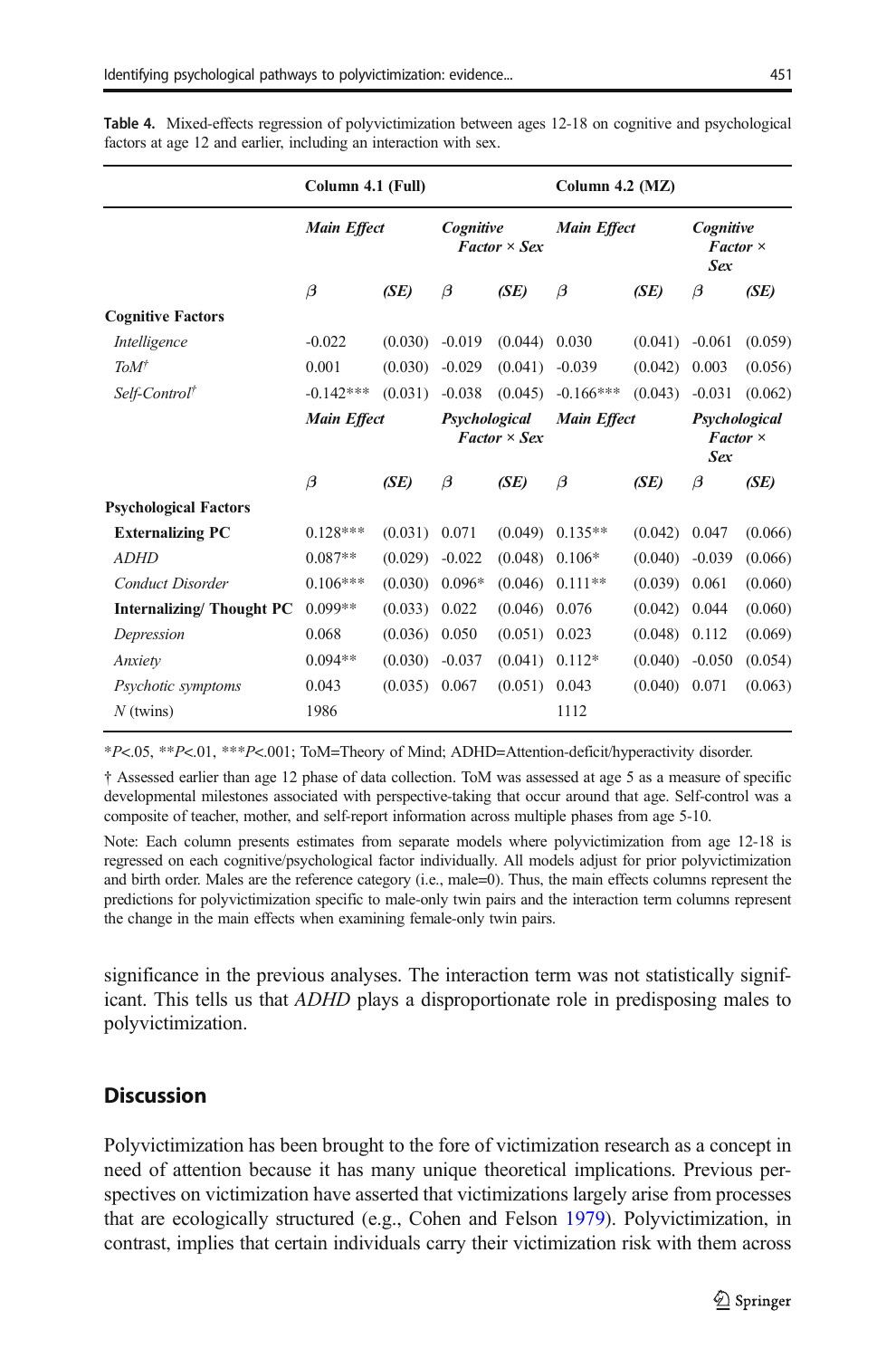contexts. Thus, polyvictimization requires explanations that go beyond ecological processes (Finkelhor and Asdigian [1996\)](#page-26-0) and perhaps necessitate the integration of modern perspectives like social neurocriminology (Choy et al. [2015\)](#page-25-0). Finkelhor and colleagues (2009) contributed to this explanation by identifying four potential pathways to polyvictimization: (1) living in a dangerous neighborhood, (2) living in a dangerous family, (3) living in a chaotic or multiproblem family, and (4) possessing emotional and psychological symptoms. While the first three pathways suggested familiar ecological processes, the fourth pathway implied the role of individual characteristics that would exert the kind of consistent influence implied by the cross-context vulnerability of polyvictims. Empirical research conducted to date has yet to fully examine that pathway, which was the springboard for the current study.

Our study sought to assess the impact of cognitive and behavioral and psychological symptoms on polyvictimization in adolescence and young adulthood while controlling for the other pathways identified by Finkelhor and colleagues (2009). No other study of which we are aware has done so while also preserving the time ordering of key variables, ruling out reverse causation, and accounting for the high likelihood of unmeasured familial confounds. To do so would be to thread together many of the existing ideas concerning the origins of polyvictimization into one coherent and rigorous test that is consistent with social neurocriminological foci. We attempted to accomplish these things by analyzing longitudinal data from the E-Risk Study and utilizing the discordant-twin design.

Our results revealed that, among the suite of cognitive and psychological domains examined, self-control emerged as the most consistent predictor of both polyvictimization and victimization more generally, even when using the most conservative approach of MZ-only discordant-twin models. These results, coupled with those from other rigorously controlled studies (e.g., Boutwell et al. [2013](#page-25-0); Richmond-Rakerd et al. [2019](#page-28-0); Schreck et al. [2006](#page-28-0)), seem to warrant consideration of self-control as a potentially causal contributor to victimization. Our results also demonstrated that anxiety and the internalizing/thought problem PC (of which anxiety is part) were predictive of both polyvictimization and general victimization. However, neither of these measures remained statistically significant when the sample was restricted to MZ twins. This may be due to the fact that these psychological domains all possess large (shared) genetic components (see e.g., Caspi et al. [2014\)](#page-25-0) that are adjusted for when MZ twins are analyzed (see Kohler et al. [2011\)](#page-26-0).

The findings also highlighted interesting patterns of association for early symptoms of conduct disorder. For example, symptoms of conduct disorder at age 12 were predictive of later polyvictimization, but not of general victimization. This finding may reflect some sensitivity in the conduct disorder variable (e.g., to the coding of the outcome variables), given that none of the other associations lost statistical significance in the general victimization model. Another interpretation might be that there exists some unique association between conduct disorder and polyvictimization that is not conserved when looking at victimization more broadly. Additionally, conduct disorder was the only predictor to significantly vary by sex, suggesting that symptoms of conduct disorder were a statistically stronger predictor of later polyvictimization for females than males.

This study assessed polyvictimization using methods advocated for by prior research (i.e., using a variety measure of victimization types; see e.g., Turner et al. [2010b\)](#page-28-0).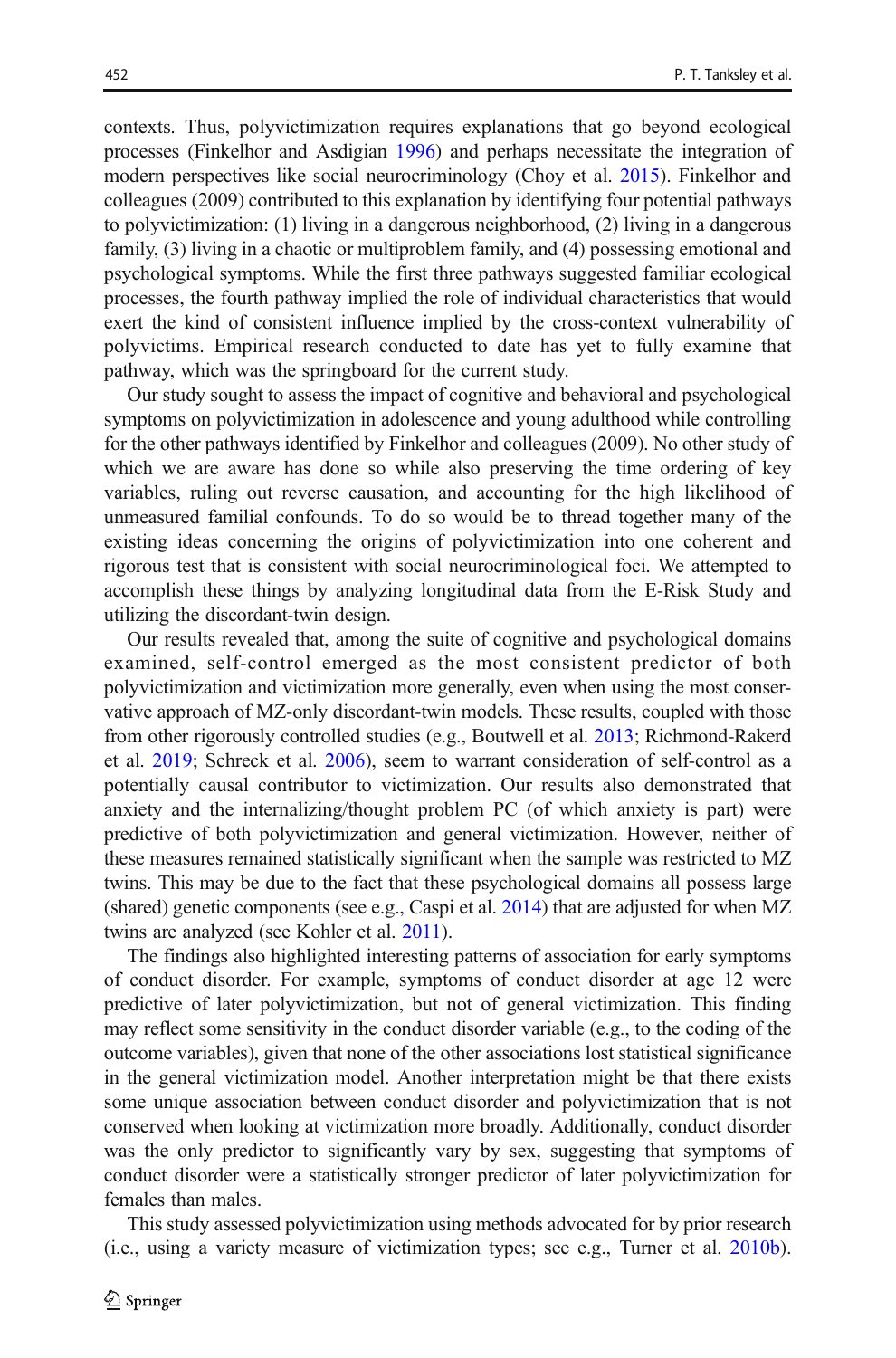However, a key aspect of polyvictimization remains untested: the origins and consequences of cross-context vulnerability (see Turner et al., [2016\)](#page-28-0). Polyvictimization occurs when individuals are exposed to multiple types of victimization. An implied assumption is that as victimization types increase, so too will the number of contexts in which an individual is victimized. Thus, the cross-context vulnerability attributed to polyvictims is at best only inferred by traditional assessments that rely on variety measures alone. However, it is likely that both victimization types and victimization contexts increase monotonically with the total number of victimization experiences (i.e., as victimizations increase, so too does the probability of experiencing multiple types of victimization across multiple contexts). Unfortunately, variety measures do not provide the specificity needed to confirm this.

The current study lacked the information needed to determine how cognitive and psychological characteristics affect cross-context vulnerability directly. However, encouraging work by Turner and colleagues [\(2016\)](#page-28-0) has begun to address this issue by using data from the National Survey of Children's Exposure to Violence II to directly assess the context, relationship to the perpetrator, and aggravating circumstances (e.g., the use of a weapon) surrounding victimization experiences. Their results demonstrated that polyvictims were more susceptible to being victimized across multiple contexts (i.e., at home, school, and other locations). Future efforts to study polyvictimization, and specifically the fourth pathway to polyvictimization, should endeavor to combine the strengths of the current study (e.g., longitudinal discordant-twin design, full clinical assessments) with a measure of victimization that directly assesses the contexts and circumstances surrounding victimizations. Together, such efforts could help scholars, clinicians, and public health workers understand the drivers of polyvictimization and allow them to develop effective interventions aimed at mental health that could help close off the fourth pathway to polyvictimization.

#### Considerations

The discordant-twin methodology offers one of the most stringently controlled tests of association and, in that regard, it can be considered a natural experiment that closely mimics a propensity score matching analysis that allows for the control of all shared environmental factors and (in the case of MZ twins) all genetic factors that might influence a relationship (Pingault et al. [2018](#page-27-0)). The discordant-twin design eliminates all the influence of both sources of systematic variation in cognitive and psychological characteristics (Plomin [2018](#page-27-0)), leaving only non-shared experiences to impact variation. The discordant-twin approach should thus be considered a highly conservative test of association because it only considers the relationship between a predictor and an outcome if the predictor varies between twins due to non-shared environmental events.

Given the model's ability to control for the many confounding influences tied up in shared background circumstances like early familial environment and genetic factors, the discordant-twin model is an ideal means for testing associations from a social neurocriminological perspective, wherein environmental events are thought to affect brain-based factors, which then go on to affect behavior. Statistically significant results in the current context suggest that the variation in cognitive and psychological characteristics, even when constrained to the portion of variation derived from non-shared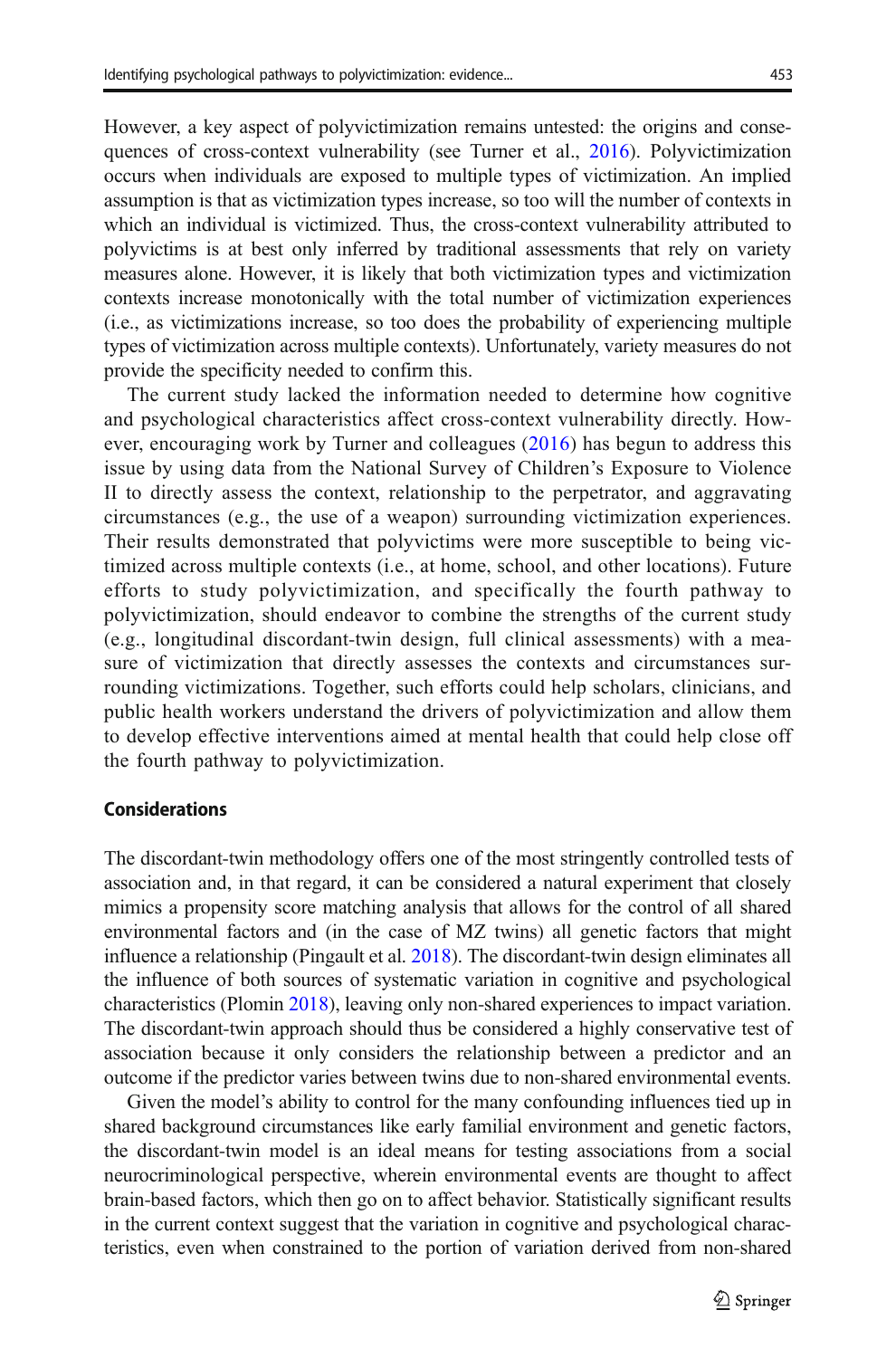environmental impacts, was robust enough to predict polyvictimization in adolescence. This makes a strong statement about the influence of environmental exposures on brain-based factors and behavior, as predicted from a social neurocriminology perspective. Our findings make an even stronger statement about the potentially causal role that cognitive and psychological characteristics play in the etiology of polyvictimization, as our model excluded the effects of underlying genetic factors which have already been shown to play a role in the fourth pathway to polyvictimization (see Danese et al., [2017\)](#page-26-0).

Despite our study's strengths, there are several limitations that should be kept in mind when contextualizing the findings. First, our data were drawn from a sample of twins, which may limit the generalizability of the results to singletons and other populations. We believe these concerns are allayed by evidence that indicates (1) twin data can be generalized to non-twin populations for the types of relationships studied here (see Barnes and Boutwell [2013\)](#page-25-0) and (2) that the rates of victimization reported in the E-Risk study are not substantively different from those reported in other general surveys from the UK (see Fisher et al. [2015](#page-26-0)). A second limitation deals with the generalizability of our results outside of the UK. Prior studies using the E-Risk data have been shown to replicate in other samples drawn from New Zealand (e.g., Wertz et al. [2018\)](#page-28-0) and the USA (e.g., Belsky et al. [2018](#page-25-0)). Thus, while it is important to acknowledge the potential for limited generalizability, we think it is a concern that is unlikely to have affected our substantive conclusions.

The third limitation that should be mentioned is that we were unable to establish the mechanisms that might link self-control and internalizing symptoms to polyvictimization. As aforementioned, some potential mechanisms have already been proposed in the literature (e.g., instigation, selection, and [lack of] protection; Finkelhor [2008\)](#page-26-0). But victimologists will need to consider seriously the possibility that self-control and internalizing symptoms are causal factors and, therefore, specify more explicitly the pathways that may connect them to polyvictimization. The social neurocriminology perspective offers a unique angle from which victimologists might consider identifying the mediators on the causal pathway to polyvictimization.

## Conclusion

The knitting together of pathways to victimization is important from a basic science standpoint, but it also has the potential to inform translational knowledge. Poor impulse regulation, for instance, is amenable to intervention (Piquero et al. [2010](#page-27-0); Piquero et al. [2016\)](#page-27-0) and may be especially responsive to certain psycho-therapies (Cabaniss et al. [2016;](#page-25-0) Preuss et al. [2017\)](#page-27-0). Indeed, Pandey et al. ([2018](#page-27-0)) recently meta-analyzed 17 cluster randomized trials and roughly 32 randomized clinical trials (over 23,000 subjects in total) in order to evaluate interventions intended to improve self-control skills in children and adolescents. The results clearly suggested that various interventions seemed to produce improvements in the self-regulatory outcomes of the participants.

These results intersect with our findings in three important respects. First, while randomized trials are rightly considered the "gold standard" in translational science, that type of study is often not a possibility for certain research questions,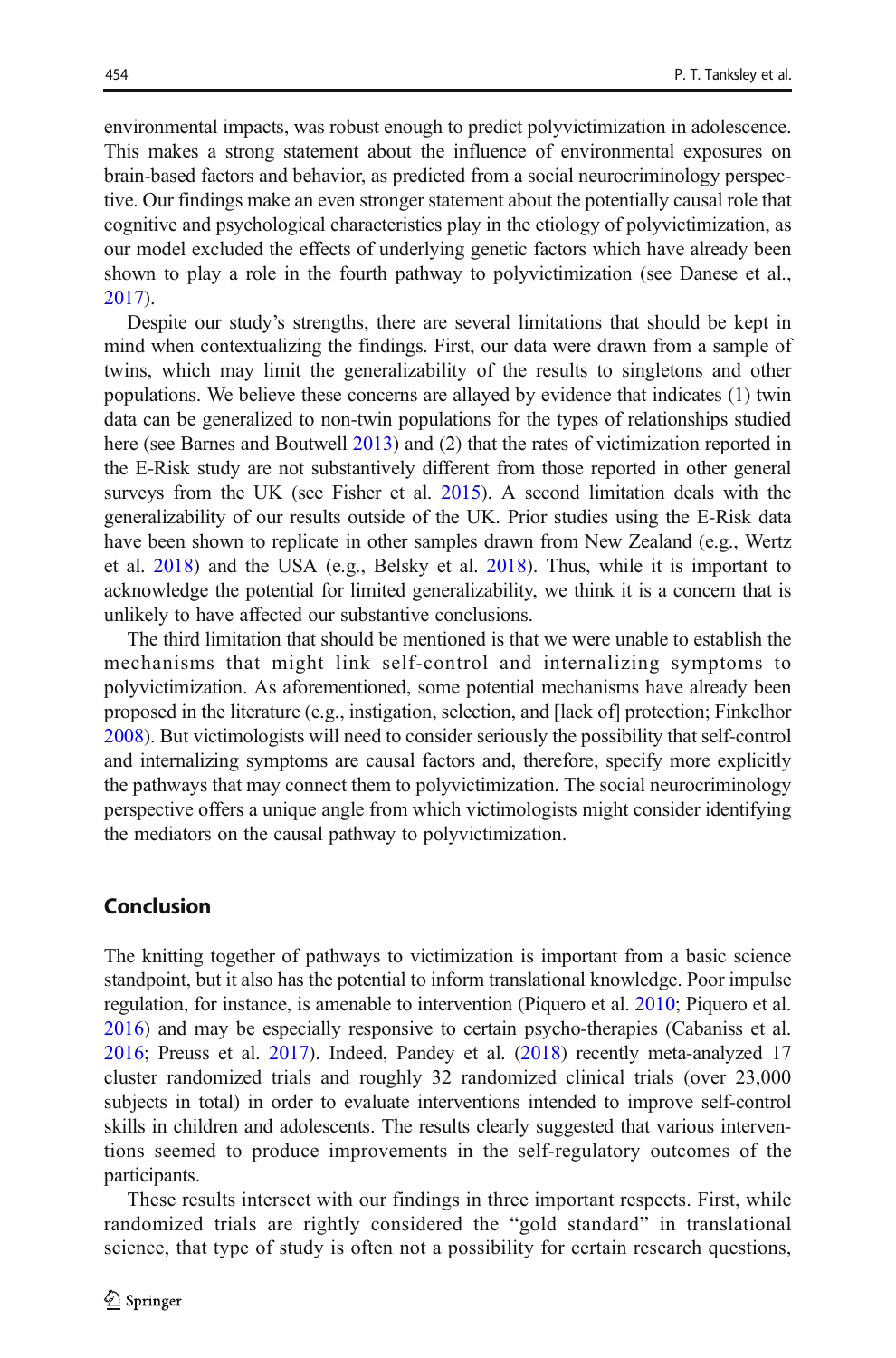<span id="page-24-0"></span>including the current focus on psychological traits which cannot be experimentally manipulated. As such, twin and sibling designs, which as we noted function as powerful natural experimental designs, may allow for causal inferences in ways that associational studies cannot. Second, by utilizing the discordant-twin analysis, our results offered further evidence that self-control is linked with victimization outcomes, thus buttressing the findings of Pandey et al. [\(2018\)](#page-27-0) in suggesting that psycho-social interventions aimed at improving self-control and self-regulation should directly diminish the risk of victimization in the population. Third, and finally, victimology as a field stands to greatly benefit from the application of genetically sensitive modeling approaches. Indeed, the outgrowth of sibling data used to study victimization should improve the ability of victimology to function as a translational science, capable of making deeper causal inferences about not only the origins of victimization, but also the best avenues for preventing it all together.

Consider also, as a final point, recent findings that revealed a consistent effect of self-control predicting both attempted self-harm, as well as the tendency to harm others (i.e., dual harmers) (Richmond-Rakerd et al., [2019](#page-28-0)). Put differently, childhood selfcontrol demonstrates compelling evidence of being a possible causal factor in the prediction of harming oneself, harming conspecifics, and predisposing to various types of victimization. It stands to reason, then, that clinical interventions effective at improving self-regulatory skills early in life may net a widespread benefit for the individual and society.

Funding information The E-Risk Study is funded by the Medical Research Council (grant G1002190). Additional support was provided by National Institute of Child Health and Human Development (NICHD) grant HD077482, the Jacobs Foundation, and the Avielle Foundation. AD is supported by the National Institute for Health Research (NIHR) Biomedical Research Centre at South London and Maudsley NHS Foundation Trust and King's College London. HLF was supported by a British Academy Mid-Career Fellowship (grant MD\170005). LA is the Mental Health Leadership Fellow for the UK Economic and Social Research Council. PTT was supported by the University of Cincinnati's School of Criminal Justice Annual Graduate Student Research Grant.

#### Compliance with ethical standards

Disclaimer The views expressed are those of the authors and not necessarily those of the NHS, the NIHR, or the Department of Health and Social Care. The authors are grateful to the study mothers and fathers, the twins, and the twins' teachers for their participation and to the members of the E-Risk team for their dedication, hard work, and insights.

### References

- Adams, Z. W., Moreland, A., Cohen, J. R., Lee, R. C., Hanson, R. F., Danielson, C. K., et al. (2016). Polyvictimization: latent profiles and mental health outcomes in a clinical sample of adolescents. Psychology of Violence, 6(1), 145.
- Agnew-Blais, J. C., Polanczyk, G. V., Danese, A., Wertz, J., Moffitt, T. E., & Arseneault, L. (2016). Evaluation of the persistence, remission, and emergence of attention-deficit/hyperactivity disorder in young adulthood. JAMA Psychiatry, 73(7), 713–720.
- Allison, P. D. (2009). Fixed effects regression models (Vol. 160). Thousand Oaks: Sage Publications.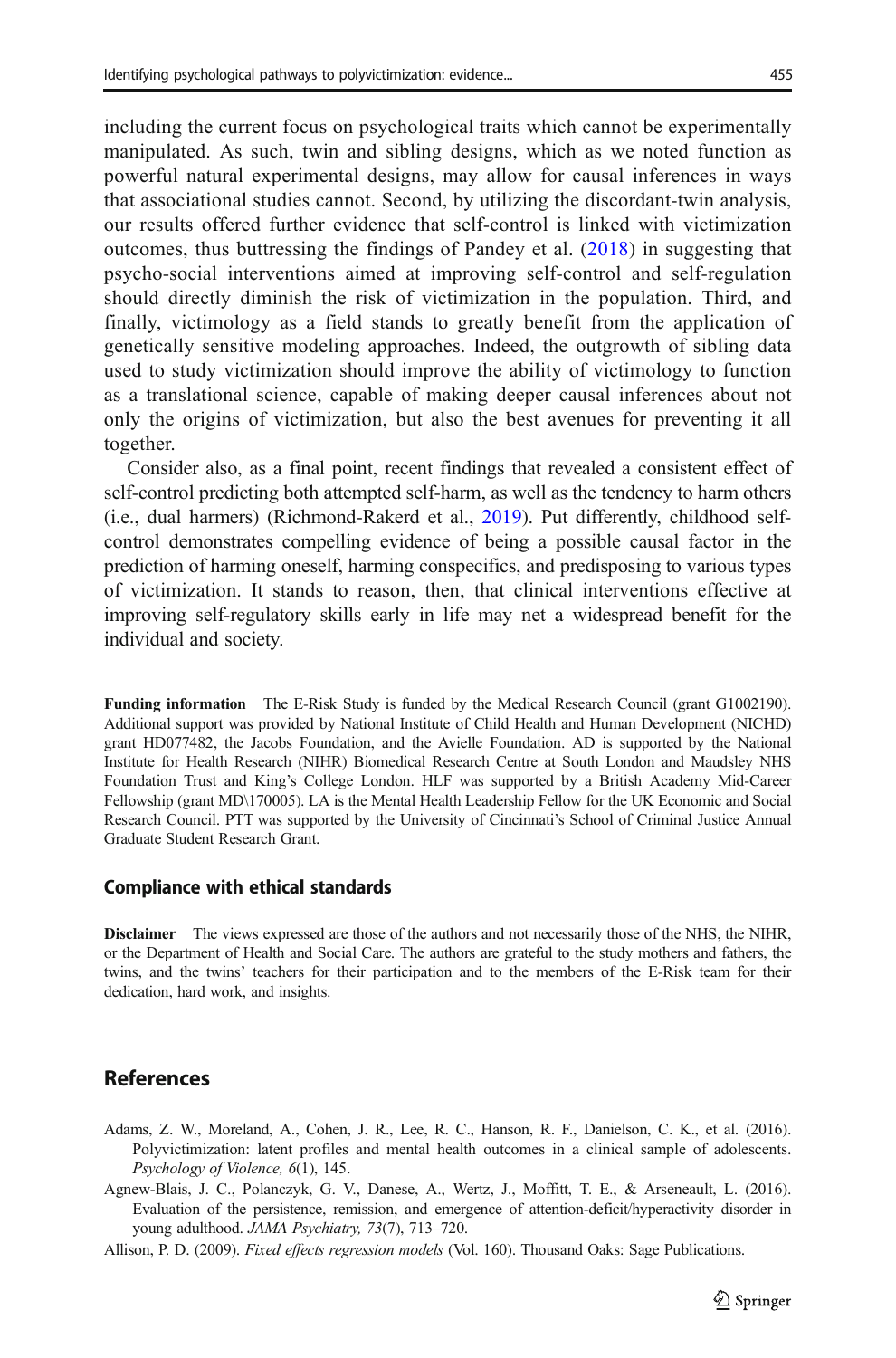- <span id="page-25-0"></span>Aneshensel, C. S., & Sucoff, C. A. (1996). The neighborhood context of adolescent mental health. *Journal of* Health and Social Behavior, 37(4), 293–310.
- Arseneault, L., Cannon, M., Fisher, H. L., Polanczyk, G., Moffitt, T. E., & Caspi, A. (2011). Childhood trauma and children's emerging psychotic symptoms: a genetically sensitive longitudinal cohort study. American Journal of Psychiatry, 168(1), 65–72.
- Baldry, A. C. (2003). Bullying in schools and exposure to domestic violence. Child Abuse & Neglect, 27(7), 713–732.
- Baldwin, J. R., Arseneault, L., Caspi, A., Moffitt, T. E., Fisher, H. L., Odgers, C. L., et al. (2019). Adolescent victimization and self-injurious thoughts and behaviors: a genetically sensitive cohort study. Journal of the American Academy of Child & Adolescent Psychiatry, 58(5), 506–513.
- Barnes, J. C., & Boutwell, B. B. (2013). A demonstration of the generalizability of twin-based research on antisocial behavior. Behavior Genetics, 43(2), 120–131.
- Bartels, J. M., Ryan, J. J., Urban, L. S., & Glass, L. A. (2010). Correlations between estimates of state IQ and FBI crime statistics. Personality and Individual Differences, 48(5), 579–583.
- Beaver, K. M., Boutwell, B. B., Barnes, J. C., & Cooper, J. A. (2009). The biosocial underpinnings to adolescent victimization: Results from a longitudinal sample of twins. Youth Violence and Juvenile Justice, 7(3), 223–238.
- Beaver, K. M., & Wright, J. P. (2011). The association between county-level IQ and county-level crime rates. Intelligence, 39(1), 22–26.
- Beaver, K. M., Nedelec, J. L., Barnes, J. C., Boutwell, B. B., & Boccio, C. (2016). The association between intelligence and personal victimization in adolescence and adulthood. Personality and Individual Differences, 98, 355–360.
- Beckley, A. L., Caspi, A., Arseneault, L., Barnes, J. C., Fisher, H. L., Harrington, H., et al. (2018). The developmental nature of the victim-offender overlap. Journal of Developmental and Life-course Criminology, 4(1), 24–49.
- Belsky, D. W., Domingue, B. W., Wedow, R., Arseneault, L., Boardman, J. D., Caspi, A., et al. (2018). Genetic analysis of social-class mobility in five longitudinal studies. Proceedings of the National Academy of Sciences, 115(31), E7275–E7284.
- Bernasco, W., & Block, R. (2009). Where offenders choose to attack: a discrete choice model of robberies in Chicago. Criminology, 47(1), 93–130.
- Bifulco, A., Brown, G. W., & Harris, T. O. (1994). Childhood experience of care and abuse (CECA): a retrospective interview measure. Journal of Child Psychology and Psychiatry, 35(8), 1419–1435.
- Boutwell, B. B., Connolly, E. J., Barbaro, N., Shackelford, T. K., Petkovsek, M., & Beaver, K. M. (2017). On the genetic and environmental reasons why intelligence correlates with criminal victimization. Intelligence, 62, 155–166.
- Boutwell, B. B., Franklin, C. A., Barnes, J. C., Tamplin, A. K., Beaver, K. M., & Petkovsek, M. (2013). Unraveling the covariation of low self-control and victimization: a behavior genetic approach. Journal of Adolescence, 36(4), 657–666.
- Bowes, L., Arseneault, L., Maughan, B., Taylor, A., Caspi, A., & Moffitt, T. E. (2009). School, neighborhood, and family factors are associated with children's bullying involvement: a nationally representative longitudinal study. Journal of the American Academy of Child & Adolescent Psychiatry, 48(5), 545–553.
- Cabaniss, D. L., Cherry, S., Douglas, C. J., & Schwartz, A. R. (2016). Psychodynamic psychotherapy: a clinical manual. Hoboken: John Wiley & Sons.
- Campbell, M. L., & Morrison, A. P. (2007). The relationship between bullying, psychotic-like experiences and appraisals in 14–16-year olds. Behaviour Research and Therapy, 45(7), 1579–1591.
- Caron, C., & Rutter, M. (1991). Comorbidity in child psychopathology: concepts, issues and research strategies. Journal of Child Psychology and Psychiatry, 32(7), 1063–1080.
- Caspi, A., Houts, R. M., Belsky, D. W., Goldman-Mellor, S. J., Harrington, H., Israel, S., et al. (2014). The p factor: one general psychopathology factor in the structure of psychiatric disorders? Clinical Psychological Science, 2(2), 119–137.
- Chan, K. L. (2013). Victimization and poly-victimization among school-aged Chinese adolescents: prevalence and associations with health. Preventive Medicine, 56(3–4), 207–210.
- Chen, Y., & Baram, T. Z. (2016). Toward understanding how early-life stress reprograms cognitive and emotional brain networks. Neuropsychopharmacology, 41(1), 197–206.
- Choy, O., Raine, A., Portnoy, J., Rudo-Hutt, A., Gao, Y., & Soyfer, L. (2015). The mediating role of heart rate on the social adversity-antisocial behavior relationship: a social neurocriminology perspective. Journal of Research in Crime and Delinquency, 52(3), 303–341.
- Choy, O., Raine, A., Venables, P. H., & Farrington, D. P. (2017). Explaining the gender gap in crime: the role of heart rate. Criminology, 55(2), 465–487.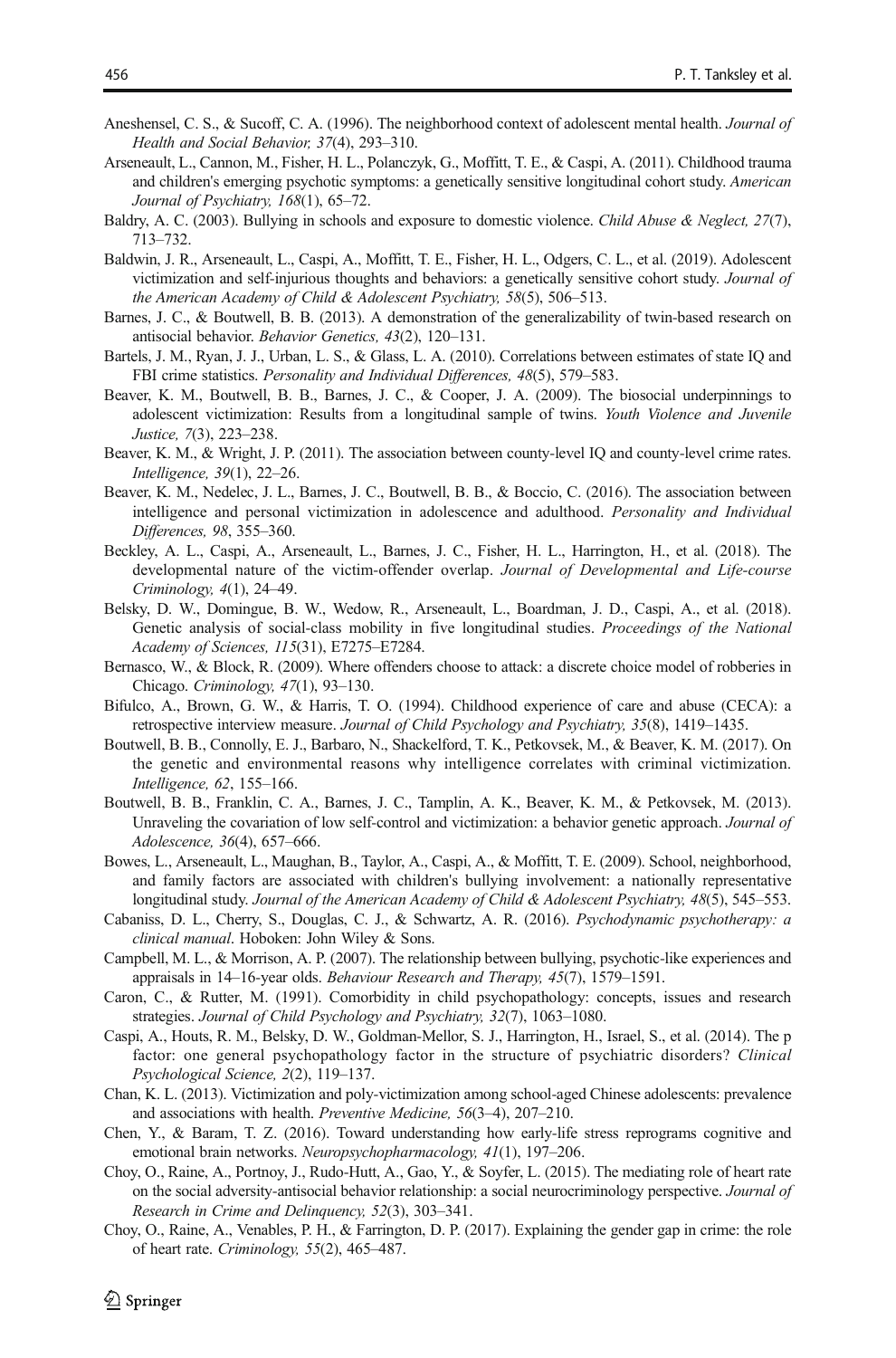- <span id="page-26-0"></span>Cohen, L. E., & Felson, M. (1979). Social change and crime rate trends: a routine activity approach. American Sociological Review, 588–608.
- Danese, A., Moffitt, T. E., Arseneault, L., Bleiberg, B. A., Dinardo, P. B., Gandelman, S. B., et al. (2017). The origins of cognitive deficits in victimized children: implications for neuroscientists and clinicians. American Journal of Psychiatry, 174(4), 349–361.
- Delfabbro, P., Winefield, T., Trainor, S., Dollard, M., Anderson, S., Metzer, J., & Hammarstrom, A. (2006). Peer and teacher bullying/victimization of south Australian secondary school students: prevalence and psychosocial profiles. British Journal of Educational Psychology, 76(1), 71–90.
- Ellis, L., & Walsh, A. (2003). Crime, delinquency and intelligence: a review of the worldwide literature. In H. Nyborg (Ed.), The scientific study of general intelligence: Tribute to Arthur Jensen (pp. 343–365). Amsterdam: Elsevier.
- Esbensen, F. A., Huizinga, D., & Menard, S. (1999). Family context and criminal victimization in adolescence. Youth & Society, 31(2), 168-198.
- Finkelhor, D. (2008). Childhood victimization: violence, crime, and abuse in the lives of young people. Oxford: Oxford University Press.
- Finkelhor, D., Hamby, S., Turner, H., & Ormrod, R. (2011a)The juvenile victimization questionnaire: 2nd revision (JVQ-R2). Durham, NH: Crimes Against Children Research Center.
- Finkelhor, D., & Asdigian, N. L. (1996). Risk factors for youth victimization: beyond a lifestyles/routine activities theory approach. Violence and Victims, 11(1), 3–19.
- Finkelhor, D., Ormrod, R. K., & Turner, H. A. (2007). Poly-victimization: a neglected component in child victimization. Child Abuse & Neglect, 31(1), 7–26.
- Finkelhor, D., Ormrod, R. K., & Turner, H. A. (2009a). Lifetime assessment of poly-victimization in a national sample of children and youth. Child Abuse & Neglect, 33(7), 403-411.
- Finkelhor, D., Ormrod, R. K., Turner, H. A., & Holt, M. (2009b). Pathways to poly-victimization. Child Maltreatment, 14(4), 316–329.
- Finkelhor, D., Turner, H., Hamby, S. L., & Ormrod, R. (2011b) Polyvictimization: children's exposure to multiple types of violence, crime, and abuse. National Survey of Children's Exposure to Violence. OJJDP Juvenile Justice Bulletin - NCJ235504 (pp. 1-12). Washington, DC: US Government Printing Office.
- Fisher, H. L., Caspi, A., Moffitt, T. E., Wertz, J., Gray, R., Newbury, J., et al. (2015). Measuring adolescents' exposure to victimization: the environmental risk (E-Risk) longitudinal twin study. Development and Psychopathology, 27(4pt2), 1399–1416.
- Fisher, H. L., Caspi, A., Poulton, R., Meier, M. H., Houts, R., Harrington, H., et al. (2013). Specificity of childhood psychotic symptoms for predicting schizophrenia by 38 years of age: a birth cohort study. Psychological Medicine, 43(10), 2077–2086.
- Ford, J. D., Elhai, J. D., Connor, D. F., & Frueh, B. C. (2010). Poly-victimization and risk of posttraumatic, depressive, and substance use disorders and involvement in delinquency in a national sample of adolescents. Journal of Adolescent Health, 46(6), 545–552.
- Gottfredson, M. R., & Hirschi, T. (1990). A general theory of crime. Redwood City: Stanford University Press.
- Grills, A. E., & Ollendick, T. H. (2002). Peer victimization, global self-worth, and anxiety in middle school children. Journal of Clinical Child and Adolescent Psychology, 31(1), 59–68.
- Hamby, S. L., Finkelhor, D., Ormrod, R. K., & Turner, H. A. (2004). The juvenile victimization questionnaire (JVQ): administration and scoring manual. Durham: Crimes Against Children Research Center.
- Hasin, D., & Kilcoyne, B. (2012). Comorbidity of psychiatric and substance use disorders in the United States: current issues and findings from the NESARC. Current Opinion in Psychiatry, 25(3), 165.
- Hirschi, T., & Hindelang, M. J. (1977). Intelligence and delinquency: a revisionist review. American Sociological Review, 571–587.
- Hughes, C., Jaffee, S. R., Happé, F., Taylor, A., Caspi, A., & Moffitt, T. E. (2005). Origins of individual differences in theory of mind: from nature to nurture? Child Development, 76(2), 356–370.
- Jennings, W. G., Piquero, A. R., & Reingle, J. M. (2012). On the overlap between victimization and offending: a review of the literature. Aggression and Violent Behavior, 17(1), 16–26.
- Kelleher, I., Keeley, H., Corcoran, P., Ramsay, H., Wasserman, C., Carli, V., Sarchiapone, M., Hoven, C., Wasserman, D., & Cannon, M. (2013). Childhood trauma and psychosis in a prospective cohort study: cause, effect, and directionality. The American Journal of Psychiatry, 170(7), 734–741.
- Kohler, H., Behrman, J. R., & Schnittker, J. (2011). Social science methods for twins data: integrating causality, endowments, and heritability. Biodemography and Social Biology, 57, 88–141.
- Kovacs, M. (1992). Children's depression inventory: manual (p. Q8). North Tonawanda: Multi-Health Systems.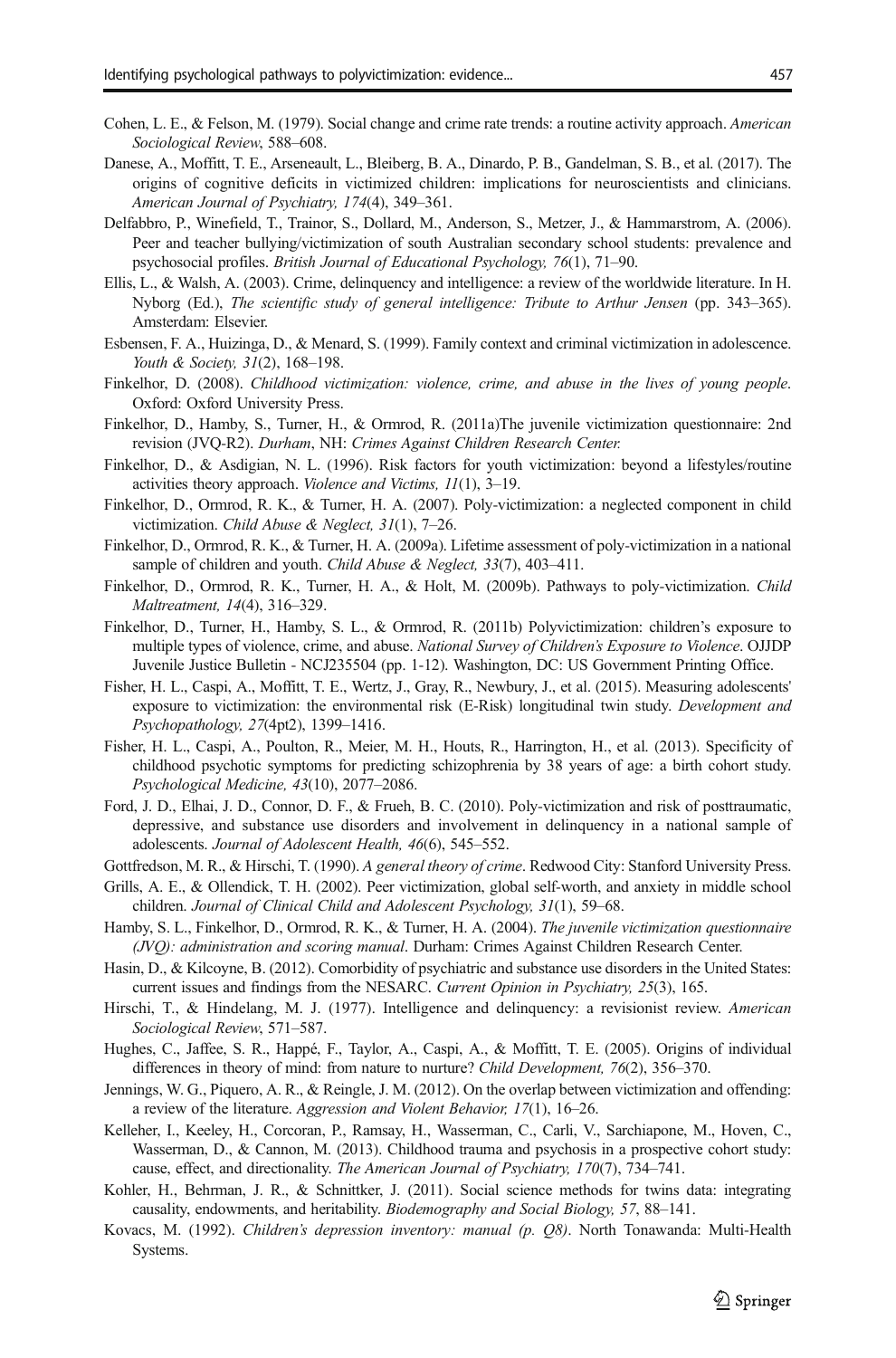- <span id="page-27-0"></span>Lataster, T., van Os, J., Drukker, M., Henquet, C., Feron, F., Gunther, N., & Myin-Germeys, I. (2006). Childhood victimisation and developmental expression of non-clinical delusional ideation and hallucinatory experiences. Social Psychiatry and Psychiatric Epidemiology, 41(6), 423–428.
- Lauritsen, J. L. (2003). How families and communities influence youth victimization. Washington, DC: US Department of Justice, Office of Justice Programs, Office of Juvenile Justice and Delinquency Prevention.
- Long, J. S. (1997). Regression models for categorical and limited dependent variables (Vol. 7). Advanced quantitative techniques in the social sciences. Thousand Oaks: Sage Publications.
- Mackie, C. J., Castellanos-Ryan, N., & Conrod, P. J. (2011). Developmental trajectories of psychotic-like experiences across adolescence: impact of victimization and substance use. Psychological Medicine, 41(1), 47–58.
- March, J. S., Sullivan, K., & Parker, J. (1999). Test-retest reliability of the multidimensional anxiety scale for children. Journal of Anxiety Disorders, 13(4), 349–358.
- Moffitt, T. E., Arseneault, L., Belsky, D., Dickson, N., Hancox, R. J., Harrington, H., et al. (2011). A gradient of childhood self-control predicts health, wealth, and public safety. Proceedings of the National Academy of Sciences, 108(7), 2693–2698.
- Moffitt, T. E., Caspi, A., Silva, P. A., & Stouthamer-Loeber, M. (1995). Individual differences in personality and intelligence are linked to crime: cross-context evidence from nations, neighborhoods, genders, races, and age-cohorts. Current Perspectives on Aging and the Life Cycle, 4, 1–34.
- Moffitt, T. E., & E-Risk Study Team. (2002). Teen-aged mothers in contemporary Britain. Journal of Child Psychology and Psychiatry, 43(6), 727–742.
- Newman, D. L., Moffitt, T. E., Caspi, A., & Silva, P. A. (1998). Comorbid mental disorders: implications for treatment and sample selection. Journal of Abnormal Psychology, 107(2), 305.
- Odgers, C. L., Caspi, A., Bates, C. J., Sampson, R. J., & Moffitt, T. E. (2012). Systematic social observation of children's neighborhoods using Google street view: a reliable and cost-effective method. Journal of Child Psychology and Psychiatry, 53(10), 1009–1017.
- Pandey, A., Hale, D., Das, S., Goddings, A. L., Blakemore, S. J., & Viner, R. M. (2018). Effectiveness of universal self-regulation–based interventions in children and adolescents: a systematic review and metaanalysis. JAMA Pediatrics, 172(6), 566–575.
- Pereda, N., Guilera, G., & Abad, J. (2014). Victimization and polyvictimization of Spanish children and youth: results from a community sample. Child Abuse & Neglect, 38(4), 640–649.
- Perry, D. G., Hodges, E. V. E., & Egan, S. K. (2001). Determinants of chronic victimization by peers: a review and new model of family influence. In J. Juvonen & S. Graham (Eds.), Peer harassment in school: the plight of the vulnerable and victimized (pp. 73–104). New York: The Guilford Press.
- Piquero, A. R., Jennings, W. G., & Farrington, D. P. (2010). On the malleability of self-control: theoretical and policy implications regarding a general theory of crime. Justice Quarterly, 27(6), 803–834.
- Piquero, A. R., Jennings, W. G., Farrington, D. P., Diamond, B., & Gonzalez, J. M. R. (2016). A meta-analysis update on the effectiveness of early self-control improvement programs to improve self-control and reduce delinquency. Journal of Experimental Criminology, 12(2), 249–264.
- Pingault, J. B., O'reilly, P. F., Schoeler, T., Ploubidis, G. B., Rijsdijk, F., & Dudbridge, F. (2018). Using genetic data to strengthen causal inference in observational research. Nature Reviews Genetics, 1. [https://doi.](https://doi.org/10.1038/s41576-018-0020-3) [org/10.1038/s41576-018-0020-3](https://doi.org/10.1038/s41576-018-0020-3).
- Plomin, R. (2018). Blueprint: how DNA makes us who we are. Cambridge, MA: MIT Press.
- Polanczyk, G., Caspi, A., Houts, R., Kollins, S. H., Rohde, L. A., & Moffitt, T. E. (2010a). Implications of extending the ADHD age-of-onset criterion to age 12: results from a prospectively studied birth cohort. Journal of the American Academy of Child & Adolescent Psychiatry, 49(3), 210–216.
- Polanczyk, G., Moffitt, T. E., Arseneault, L., Cannon, M., Ambler, A., Keefe, R. S., et al. (2010b). Etiological and clinical features of childhood psychotic symptoms: results from a birth cohort. Archives of General Psychiatry, 67(4), 328–338.
- Poulton, R., Caspi, A., Moffitt, T. E., Cannon, M., Murray, R., & Harrington, H. (2000). Children's selfreported psychotic symptoms and adult schizophreniform disorder: a 15-year longitudinal study. Archives of General Psychiatry, 57(11), 1053–1058.
- Pratt, T. C., & Cullen, F. T. (2000). The empirical status of Gottfredson and Hirschi's general theory of crime: a meta-analysis. Criminology, 38(3), 931–964.
- Pratt, T. C., Turanovic, J. J., Fox, K. A., & Wright, K. A. (2014). Self-control and victimization: a metaanalysis. Criminology, 52(1), 87–116.
- Preuss, H., Pinnow, M., Schnicker, K., & Legenbauer, T. (2017). Improving inhibitory control abilities (ImpulsE)—a promising approach to treat impulsive eating? European Eating Disorders Review, 25(6), 533–543.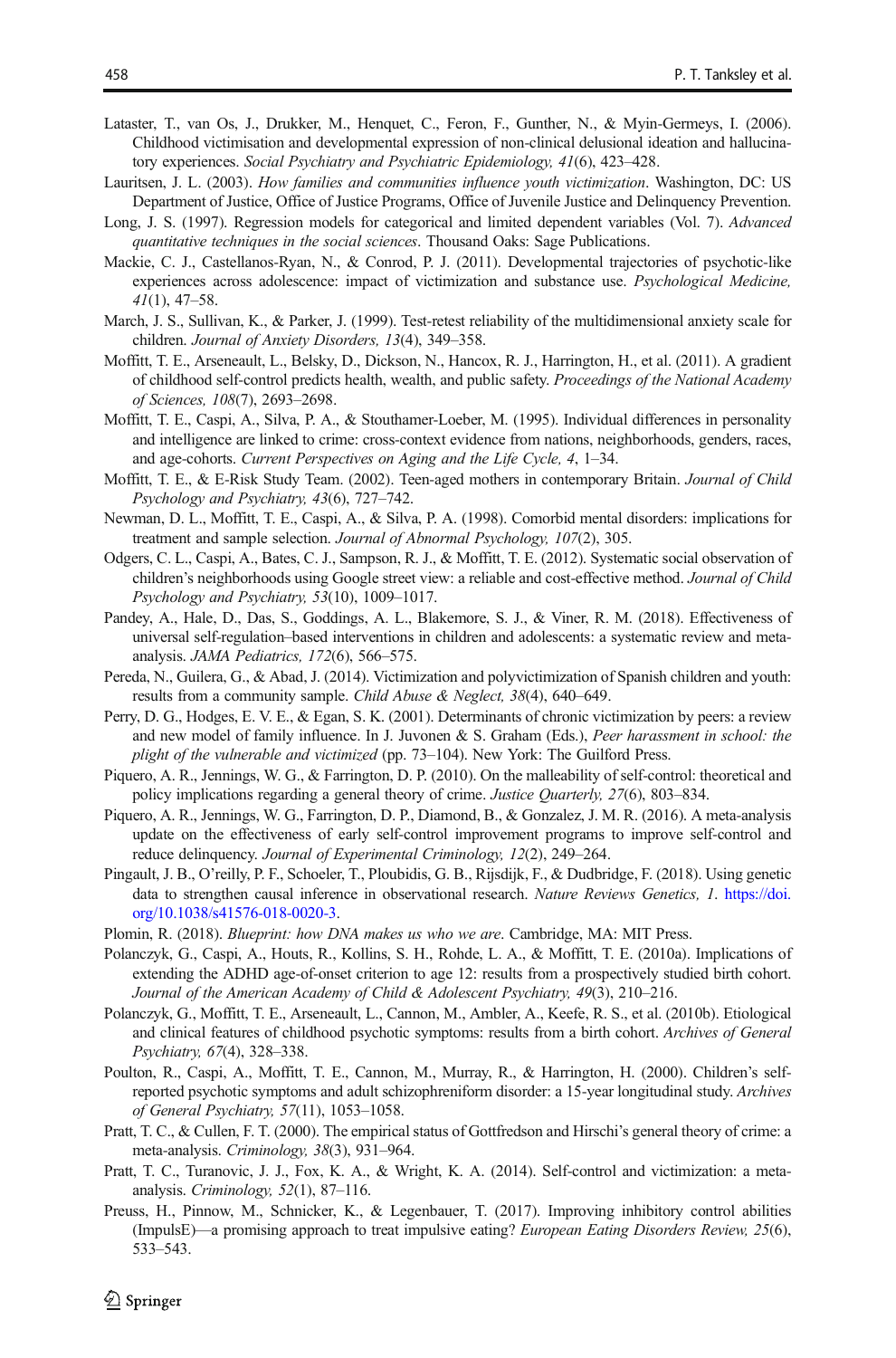- 
- <span id="page-28-0"></span>Raine, A., Fung, A. L. C., & Lam, B. Y. H. (2011). Peer victimization partially mediates the schizotypyaggression relationship in children and adolescents. Schizophrenia Bulletin, 37(5), 937–945.
- Repetti, R. L., Taylor, S. E., & Seeman, T. E. (2002). Risky families: family social environments and the mental and physical health of offspring. Psychological Bulletin, 128(2), 330.
- Richmond-Rakerd, L. S., Caspi, A., Arseneault, L., Baldwin, J. R., Danese, A., Houts, R. M., et al. (2019). Adolescents who self-harm and commit violent crime: testing early-life predictors of dual harm in a longitudinal cohort study. American Journal of Psychiatry, 176(3), 186–195.
- Robins, L., Cottler, L., Bucholz, K., & Compton, W. (1995). Diagnostic interview schedule for DSM-IV. St. Louis: Washington University School of Medicine.
- Sattler, J. M., & Dumont, R. (2004). Assessment of children: WISC-IV and WPPSI-III supplement. Jerome M. Sattler, Publisher. Inc: San Diego, CA.
- Sattler, J. M., & Ryan, J. J. (2009). Assessment with the WAIS-IV. La Mesa: Jerome M. Sattler Publisher.
- Schaefer, J. D., Moffitt, T. E., Arseneault, L., Danese, A., Fisher, H. L., Houts, R., et al. (2018). Adolescent victimization and early-adult psychopathology: approaching causal inference using a longitudinal twin study to rule out noncausal explanations. Clinical Psychological Science, 6(3), 352–371.
- Schreck, C. J. (1999). Criminal victimization and low self-control: an extension and test of a general theory of crime. Justice Quarterly, 16(3), 633–654.
- Schreck, C. J., Stewart, E. A., & Fisher, B. S. (2006). Self-control, victimization, and their influence on risky lifestyles: a longitudinal analysis using panel data. Journal of Quantitative Criminology, 22(4), 319–340.
- Seals, D., & Young, J. (2003). Bullying and victimization: prevalence and relationship to gender, grade level, ethnicity, self-esteem, and depression. Adolescence, 38(152), 735–747.
- Shields, A., & Cicchetti, D. (2001). Parental maltreatment and emotion dysregulation as risk factors for bullying and victimization in middle childhood. Journal of Clinical Child Psychology, 30(3), 349–363.
- Soler, L., Kirchner, T., Paretilla, C., & Forns, M. (2013). Impact of poly-victimization on mental health: the mediator and/or moderator role of self-esteem. Journal of Interpersonal Violence, 28(13), 2695-2712.
- Stern, A., Agnew-Blais, J., Danese, A., Fisher, H. L., Jaffee, S. R., Matthews, T., et al. (2018). Associations between abuse/neglect and ADHD from childhood to young adulthood: a prospective nationallyrepresentative twin study. Child Abuse & Neglect, 81, 274–285.
- Swearer, S. M., Song, S. Y., Cary, P. T., Eagle, J. W., & Mickelson, W. T. (2001). Psychosocial correlates in bullying and victimization: the relationship between depression, anxiety, and bully/victim status. Journal of Emotional Abuse, 2(2–3), 95–121.
- Sweeting, H., Young, R., West, P., & Der, G. (2006). Peer victimization and depression in early–mid adolescence: a longitudinal study. British Journal of Educational Psychology, 76(3), 577–594.
- Tellegen, A., & Briggs, P. F. (1967). Old wine in new skins: grouping Wechsler subtests into new scales. Journal of Consulting Psychology, 31(5), 499.
- Thapar, A., Harrington, R., & McGuffin, P. (2001). Examining the comorbidity of ADHD-related behaviours and conduct problems using a twin study design. The British Journal of Psychiatry, 179(3), 224–229.
- Trouton, A., Spinath, F. M., & Plomin, R. (2002). Twins early development study (TEDS): a multivariate, longitudinal genetic investigation of language, cognition and behavior problems in childhood. Twin Research and Human Genetics, 5(5), 444–448.
- Turner, H. A., Finkelhor, D., & Ormrod, R. (2010a). Child mental health problems as risk factors for victimization. Child Maltreatment, 15(2), 132–143.
- Turner, H. A., Finkelhor, D., & Ormrod, R. (2010b). Poly-victimization in a national sample of children and youth. American Journal of Preventive Medicine, 38(3), 323–330.
- Turner, H. A., Shattuck, A., Finkelhor, D., & Hamby, S. (2016). Polyvictimization and youth violence exposure across contexts. Journal of Adolescent Health, 58(2), 208–214.
- Turner, H. A., Shattuck, A., Finkelhor, D., & Hamby, S. (2017). Effects of poly-victimization on adolescent social support, self-concept, and psychological distress. Journal of Interpersonal Violence, 32(5), 755– 780.
- Turner, H. A., Shattuck, A., Hamby, S., & Finkelhor, D. (2013). Community disorder, victimization exposure, and mental health in a national sample of youth. Journal of Health and Social Behavior, 54(2), 258–275.
- Wellman, H. M., Cross, D., & Watson, J. (2001). Meta-analysis of theory-of-mind development: the truth about false belief. Child Development, 72(3), 655–684.
- Wertz, J., Agnew-Blais, J., Caspi, A., Danese, A., Fisher, H. L., Goldman-Mellor, S., et al. (2018). From childhood conduct problems to poor functioning at age 18 years: examining explanations in a longitudinal cohort study. Journal of the American Academy of Child & Adolescent Psychiatry, 57(1), 54–60.
- Wooldridge, J. M. (2016). Introductory econometrics: a modern approach. Mason: South-Western Cengage Learning.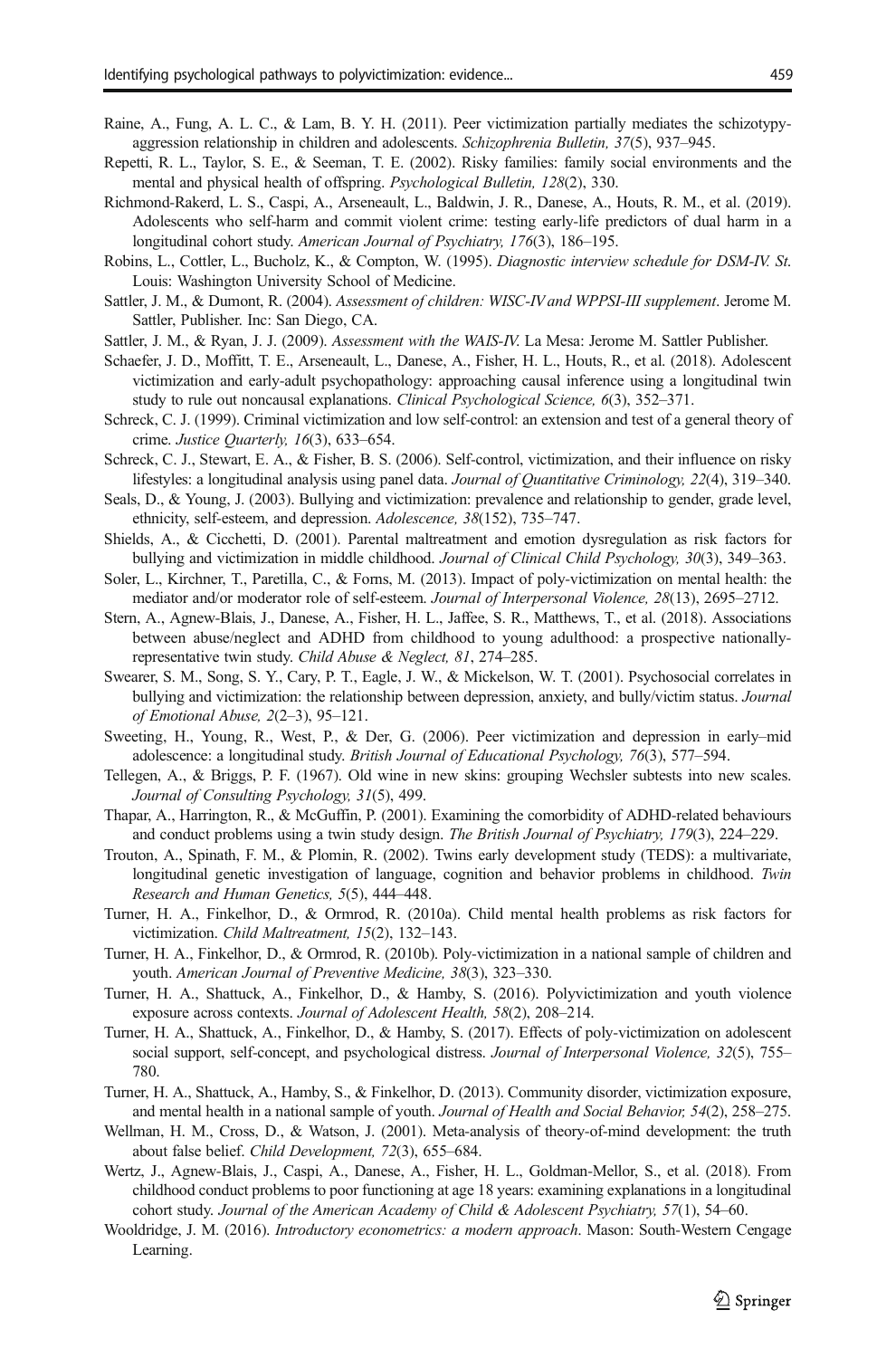Wright, E. M., Fagan, A. A., & Pinchevsky, G. M. (2013). The effects of exposure to violence and victimization across life domains on adolescent substance use. Child Abuse & Neglect, 37(11), 899–909.

Publisher's note Springer Nature remains neutral with regard to jurisdictional claims in published maps and institutional affiliations.

Peter T. Tanksley is a doctoral candidate in the School of Criminal Justice at the University of Cincinnati. His research is focused on the study of crime from abiopsychosocial perspective and with particular emphasis on the incorporation of health, twin, molecular genetic, and epigenetic data.

J.C. Barnes is an associate professor in the School of Criminal Justice at the University of Cincinnati. His research seeks to identify how genetic and environmental factors combine to impact criminological phenomena. Recent works can be found in outlets such as Behavior Genetics, Criminology, Journal of Marriage and Family, and Psychological Science.

Brian B. Boutwell is an associate professor of Legal Studies in the School of Applied Sciences at the University of Mississippi. He also holds a secondary appointment at the John D. Bower School of Population Health at the University of Mississippi Medical Center. He received his Ph.D. from Florida State University and specializes in quantitative genetics, with a focus on environmental and psychological risk factors for antisocial and violent behavior. His research interests also include the confluence of public health and criminal justice, and in particular the intersection of health and disease risk factors with criminological outcomes. His work has appeared in a variety of journals including Criminology, Journal of Research in Crime and Delinquency, Crime & Delinquency, Justice Quarterly, Journal of Quantitative Criminology, Developmental Psychology, Psychological Bulletin, Annals of Epidemiology, Environmental Research, and Behavior Genetics among others.

Louise Arseneault is a Professor of Developmental Psychology in the Institute of Psychiatry, Psychology and Neuroscience at King's College London. Louise Arseneault's research focuses on the study of harmful behaviours such as violence and substance dependence, their developmental origins, their inter-connections with mental health, and their consequences for victims. She is taking a developmental approach to investigate how the consequences of violence begin in childhood and persist to mild-life, by studying bullying victimisation and child maltreatment. Louise also studies the impact of social relationships including social support and loneliness on mental health. Her research aims are to answer questions relevant to psychology and psychiatry by harnessing and combining three different research approaches: developmental research, epidemiological methods and genetically-sensitive designs. Louise's work incorporates social as well as biological measurements across the life span.

Avshalom Caspi is the Edward M. Arnett Professor of Psychology & Neuroscience at Duke University and a professor of personality development at the Institute of Psychiatry, Psychology, & Neuroscience, King's College London. He integrates psychology, epidemiology, and genetics in his research on life-course development.

Andrea Danese is a Professor of Child & Adolescent Psychiatry and Consultant Child & Adolescent Psychiatrist at the National & Specialist CAMHS Trauma, Anxiety, and Depression Clinic at the Michael Rutter Centre, Maudsley Hospital, London, UK. He heads the Stress & Development Lab at the Social, Genetic, and Developmental Psychiatry (SGDP) Centre, and the Department of Child & Adolescent Psychiatry, Institute of Psychiatry, Psychology & Neuroscience, King's College London. The research from his team focuses on childhood trauma, and he has published widely on the consequences of childhood trauma, the biological mechanisms through which childhood trauma affects health, the mechanisms of resilience, and treatment of trauma-related psychopathology.

Helen L. Fisher is a Reader in Developmental Psychopathology in the Social, Genetic & Developmental Psychiatry (SGDP) Centre at the Institute of Psychiatry, Psychology & Neuroscience (IoPPN) within King's. She has a strong interdisciplinary background in psychology, social psychiatry, epidemiology, genetics, and epigenetics. Her multidisciplinary programme of research focuses on the role of social, psychological,